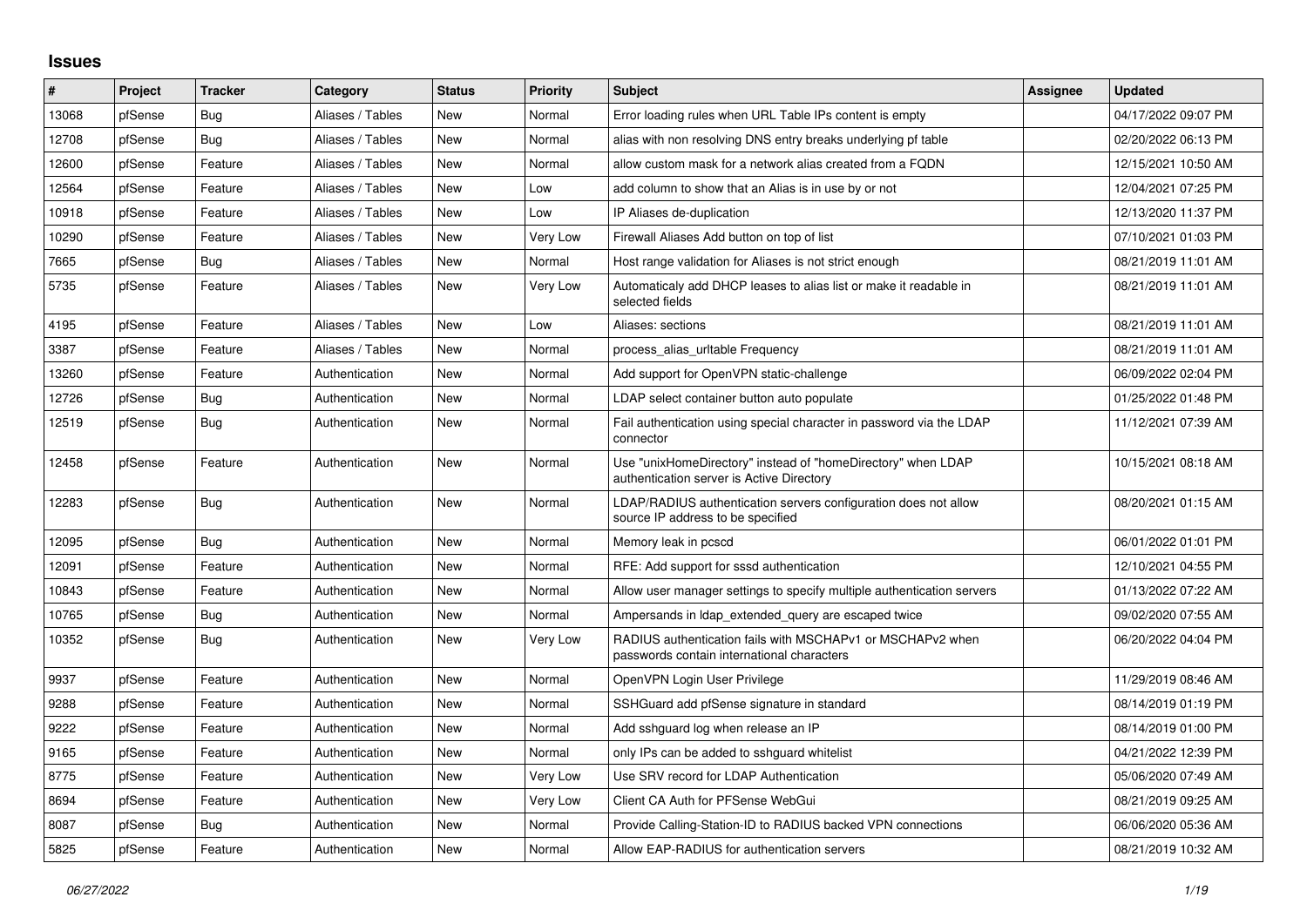| $\vert$ # | Project | <b>Tracker</b> | Category              | <b>Status</b> | <b>Priority</b> | <b>Subject</b>                                                                                                          | <b>Assignee</b> | <b>Updated</b>      |
|-----------|---------|----------------|-----------------------|---------------|-----------------|-------------------------------------------------------------------------------------------------------------------------|-----------------|---------------------|
| 5652      | pfSense | Bug            | Authentication        | New           | Normal          | Radius IETF Class Group Assignment - Incorrect Standard                                                                 |                 | 08/13/2019 01:39 PM |
| 4242      | pfSense | Feature        | Authentication        | <b>New</b>    | Normal          | Two Factor or OTP Authentication for Admin Interface                                                                    |                 | 01/04/2022 12:07 PM |
| 4098      | pfSense | Feature        | Authentication        | New           | Normal          | Add option to force a password change on login                                                                          |                 | 08/21/2019 10:31 AM |
| 13289     | pfSense | Bug            | Backup / Restore      | New           | Low             | Attempting to restore a 0 byte "config.xml" prints an error that the file<br>cannot be read                             |                 | 06/20/2022 10:46 AM |
| 12774     | pfSense | Bug            | Backup / Restore      | <b>New</b>    | Normal          | Picture widget image is not saved in backup                                                                             |                 | 04/04/2022 04:48 AM |
| 12553     | pfSense | Feature        | Backup / Restore      | New           | Normal          | Auto Config Backup: Allow selecting multiple backups for deletion                                                       |                 | 02/22/2022 04:27 AM |
| 12249     | pfSense | Bug            | Backup / Restore      | New           | Normal          | HAProxy causing failed ACB backups                                                                                      |                 | 11/15/2021 11:58 PM |
| 11110     | pfSense | Bug            | Backup / Restore      | New           | Normal          | Backup file should be checked before restoring a specific area                                                          |                 | 12/05/2020 02:50 PM |
| 9775      | pfSense | Feature        | Backup / Restore      | <b>New</b>    | Normal          | AutoConfigBackup - Rolling per day/hour cap on changes, retention<br>policy                                             |                 | 09/20/2019 09:19 AM |
| 8076      | pfSense | Bug            | Backup / Restore      | New           | Normal          | User can easily apply an unusable interface configuration after restore                                                 |                 | 08/14/2019 10:52 AM |
| 7757      | pfSense | <b>Bug</b>     | Backup / Restore      | New           | Normal          | Auto Config Backup fails to upload unless Default Gateway is up                                                         |                 | 08/16/2019 12:47 PM |
| 7688      | pfSense | Feature        | Backup / Restore      | New           | Low             | AutoConfigBackup - Info Icon - username only                                                                            |                 | 10/22/2017 10:46 AM |
| 6608      | pfSense | Feature        | Backup / Restore      | New           | Low             | backup and restore dhcp                                                                                                 |                 | 07/13/2016 04:09 PM |
| 4681      | pfSense | Feature        | Backup / Restore      | New           | Normal          | AutoConfigBackup make a way to easily download a saved backup                                                           |                 | 08/16/2019 12:46 PM |
| 3697      | pfSense | Feature        | Backup / Restore      | New           | Normal          | New backup/restore area: Certificates                                                                                   |                 | 03/11/2017 11:30 AM |
| 3696      | pfSense | Feature        | Backup / Restore      | <b>New</b>    | Normal          | Multiple items backup/restore                                                                                           |                 | 06/06/2014 02:33 PM |
| 1738      | pfSense | Bug            | Backup / Restore      | New           | Very Low        | Restore fails when username in backup is not matching                                                                   |                 | 12/11/2021 07:51 PM |
| 1367      | pfSense | Feature        | Backup / Restore      | New           | Normal          | Input validation on partial config restores                                                                             |                 | 03/21/2011 01:16 AM |
| 286       | pfSense | Feature        | Backup / Restore      | New           | Normal          | Backup/restore users individually                                                                                       |                 | 01/09/2021 03:48 PM |
| 4472      | pfSense | Feature        | Build / Release       | New           | Normal          | Cryptographically sign every (sub-)release                                                                              |                 | 08/13/2019 12:53 PM |
| 13290     | pfSense | Regression     | <b>Captive Portal</b> | Feedback      | Normal          | My PfSense version 2.7 is returning the error "dummynet bad switch 21"<br>every time I activate my Captive Portals (7). |                 | 06/20/2022 06:01 PM |
| 13220     | pfSense | Feature        | <b>Captive Portal</b> | <b>New</b>    | Very Low        | Voucher per-roll bandwidth restrictions and traffic quotas                                                              |                 | 05/26/2022 08:16 AM |
| 13219     | pfSense | Feature        | <b>Captive Portal</b> | <b>New</b>    | Very Low        | Enable/Disable single voucher roll                                                                                      |                 | 05/26/2022 08:14 AM |
| 12730     | pfSense | Bug            | <b>Captive Portal</b> | New           | Normal          | RADIUS accounting does not work if WAN is down                                                                          |                 | 01/26/2022 05:13 AM |
| 12648     | pfSense | Bug            | <b>Captive Portal</b> | New           | Normal          | Undocumented variables 'listenporthttp' and 'listenporthttps'                                                           |                 | 12/28/2021 10:44 AM |
| 12467     | pfSense | Bug            | Captive Portal        | New           | Normal          | CP error on client disconnect after reboot                                                                              |                 | 10/17/2021 05:35 AM |
| 12357     | pfSense | Bug            | Captive Portal        | New           | Normal          | Captive Portal popup Logout button loads full login page in popup when<br>clicked                                       |                 | 10/27/2021 12:10 PM |
| 11379     | pfSense | Feature        | <b>Captive Portal</b> | New           | Normal          | <b>Template Roll Printer</b>                                                                                            |                 | 02/07/2021 05:26 AM |
| 11189     | pfSense | Feature        | <b>Captive Portal</b> | New           | Normal          | Captive Portal - Tarpit option                                                                                          |                 | 12/23/2020 06:44 PM |
| 9627      | pfSense | Feature        | Captive Portal        | New           | Normal          | Captive Portal only shows authenticated users                                                                           |                 | 08/14/2019 02:48 PM |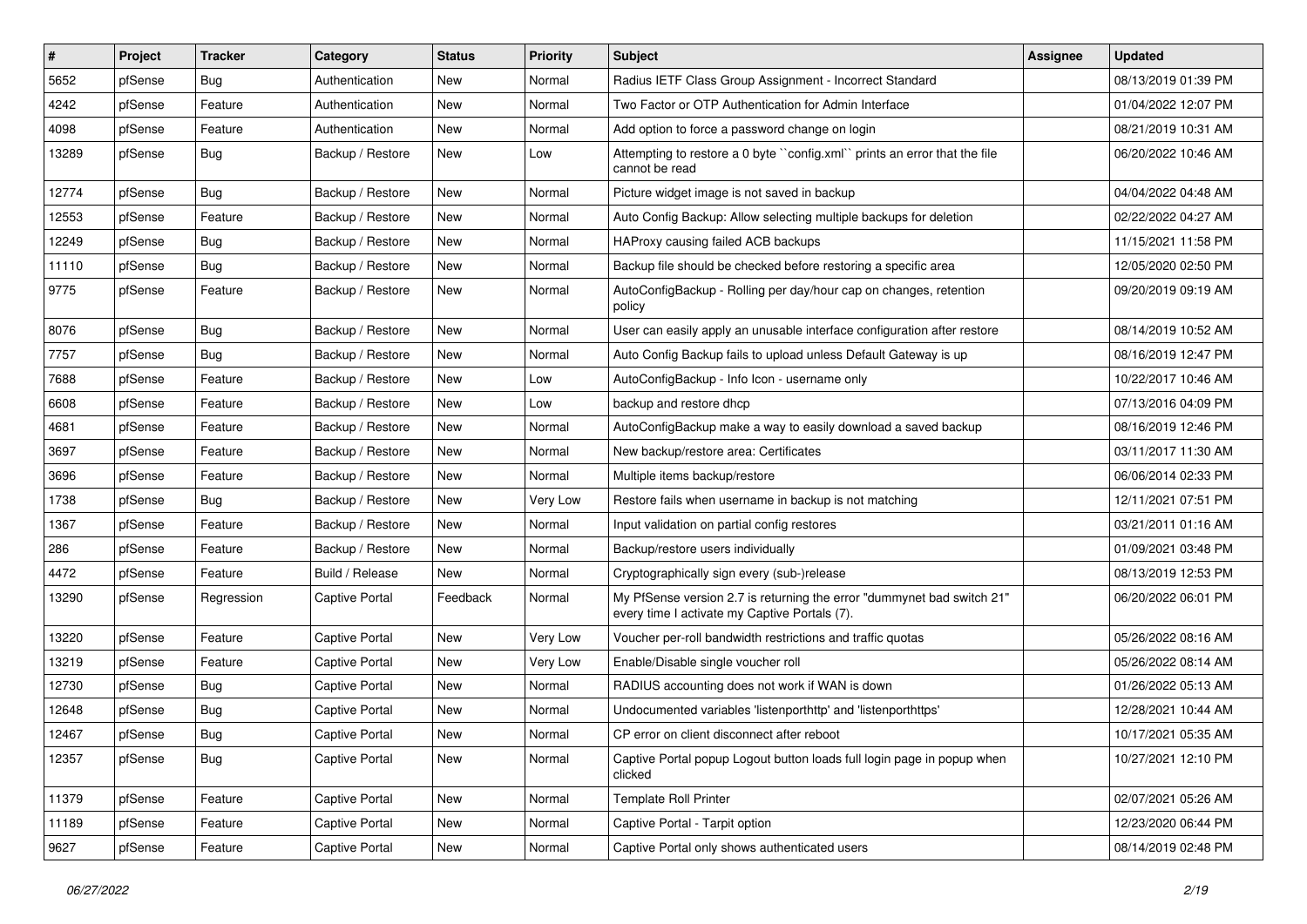| $\sharp$ | Project | <b>Tracker</b> | Category                 | <b>Status</b>                 | <b>Priority</b> | <b>Subject</b>                                                                                          | Assignee | <b>Updated</b>      |
|----------|---------|----------------|--------------------------|-------------------------------|-----------------|---------------------------------------------------------------------------------------------------------|----------|---------------------|
| 7971     | pfSense | Feature        | <b>Captive Portal</b>    | New                           | Normal          | Allow import, export and synchronization of MACs under Captive Portal<br>service                        |          | 10/19/2017 04:56 AM |
| 7553     | pfSense | Bug            | Captive Portal           | Confirmed                     | <b>Very Low</b> | Captive portal on a parent interface blocks traffic on VLAN interfaces too                              |          | 08/19/2018 03:15 PM |
| 6956     | pfSense | Feature        | <b>Captive Portal</b>    | New                           | Normal          | Allow more control over concurrent logins                                                               |          | 11/23/2016 12:01 PM |
| 5658     | pfSense | Bug            | <b>Captive Portal</b>    | Confirmed                     | Low             | Files with the same name cannot be uploaded to multiple captive portal<br>zones                         |          | 12/18/2015 07:19 PM |
| 4724     | pfSense | Feature        | <b>Captive Portal</b>    | New                           | Low             | Captive Portal Status Add Client Hostname                                                               |          | 05/22/2015 08:38 AM |
| 3053     | pfSense | Feature        | Captive Portal           | New                           | Normal          | Automatically add DHCP static addresses to CP passthru-mac                                              |          | 06/21/2013 11:54 AM |
| 2963     | pfSense | Feature        | <b>Captive Portal</b>    | New                           | Normal          | Captive Portal MAC authentication request                                                               |          | 08/22/2017 09:09 PM |
| 2573     | pfSense | Feature        | <b>Captive Portal</b>    | New                           | Normal          | Captive Portal support of RADIUS POD (Packet of Disconnect)                                             |          | 10/17/2016 03:14 AM |
| 2545     | pfSense | Feature        | Captive Portal           | New                           | Low             | CaptivePortal: Custom "Re-authenticate every x minutes"                                                 |          | 07/08/2012 05:21 PM |
| 2025     | pfSense | Feature        | Captive Portal           | New                           | Normal          | Captive Portal: Easy accessible Logout page instead of Logout pop-up<br>window                          |          | 02/06/2016 04:59 AM |
| 1924     | pfSense | Feature        | <b>Captive Portal</b>    | New                           | Normal          | Ability of CP's allowed IP addresses to use aliases                                                     |          | 07/26/2018 04:28 AM |
| 385      | pfSense | Feature        | <b>Captive Portal</b>    | <b>New</b>                    | Normal          | Reverse captive portal                                                                                  |          | 08/13/2019 12:23 PM |
| 13110    | pfSense | Bug            | CARP                     | New                           | Very Low        | changing CARP VIP address does not update outbound NAT interface IP                                     |          | 05/03/2022 02:52 PM |
| 8567     | pfSense | Bug            | CARP                     | <b>New</b>                    | Normal          | Using IPv6 VIP alias for services may affect CARP IPv6 VIP work                                         |          | 06/12/2018 01:26 PM |
| 8566     | pfSense | <b>Bug</b>     | CARP                     | <b>New</b>                    | Normal          | Wrong IPv6 source in NS request in case using of IPv6 alias                                             |          | 06/12/2018 01:26 PM |
| 7648     | pfSense | <b>Bug</b>     | CARP                     | New                           | Very Low        | SPAN ports on an interface renders CARP HA inoperative                                                  |          | 06/14/2017 09:19 PM |
| 5849     | pfSense | Bug            | CARP                     | New                           | Normal          | Routing fail on CARP IPsec                                                                              |          | 12/18/2021 04:41 PM |
| 4845     | pfSense | Bug            | CARP                     | Confirmed                     | High            | CARP preemption doesn't switch to backup where connectivity between<br>systems is lost but not NIC link |          | 07/28/2015 07:55 AM |
| 2218     | pfSense | Feature        | CARP                     | <b>New</b>                    | Normal          | Ability to delay CARP master status at boot time                                                        |          | 03/03/2021 11:57 AM |
| 2099     | pfSense | Todo           | CARP                     | New                           | Normal          | Remove "queue" from CARP traffic                                                                        |          | 01/19/2012 10:59 AM |
| 13305    | pfSense | Feature        | Certificates             | <b>New</b>                    | Normal          | Certificate Revocation page should show expiration date                                                 |          | 06/27/2022 10:26 AM |
| 12737    | pfSense | Bug            | Certificates             | <b>New</b>                    | Normal          | CApath is not defined by default in curl                                                                |          | 05/17/2022 02:30 PM |
| 11203    | pfSense | <b>Bug</b>     | Certificates             | New                           | Normal          | certificate manager very slow                                                                           |          | 12/31/2020 11:57 AM |
| 10258    | pfSense | Feature        | Certificates             | <b>New</b>                    | Very Low        | allow to sign CA                                                                                        |          | 02/20/2020 04:20 AM |
| 7289     | pfSense | <b>Bug</b>     | Certificates             | New                           | Low             | Generating 4096bit Certificate                                                                          |          | 08/14/2019 09:56 AM |
| 2276     | pfSense | Feature        | Certificates             | New                           | Normal          | Remote CRL fetch support                                                                                |          | 02/06/2016 04:14 AM |
| 1268     | pfSense | Feature        | Certificates             | New                           | Normal          | Allow mass renewing of certs                                                                            |          | 11/01/2019 03:17 PM |
| 1257     | pfSense | Feature        | Certificates             | <b>Pull Request</b><br>Review | Normal          | Handle encypted CA/Certificate private keys                                                             |          | 10/12/2020 07:12 AM |
| 13288    | pfSense | Bug            | Configuration<br>Backend | New                           | Normal          | Encode FreeRADIUS Custom Options                                                                        |          | 06/20/2022 10:36 AM |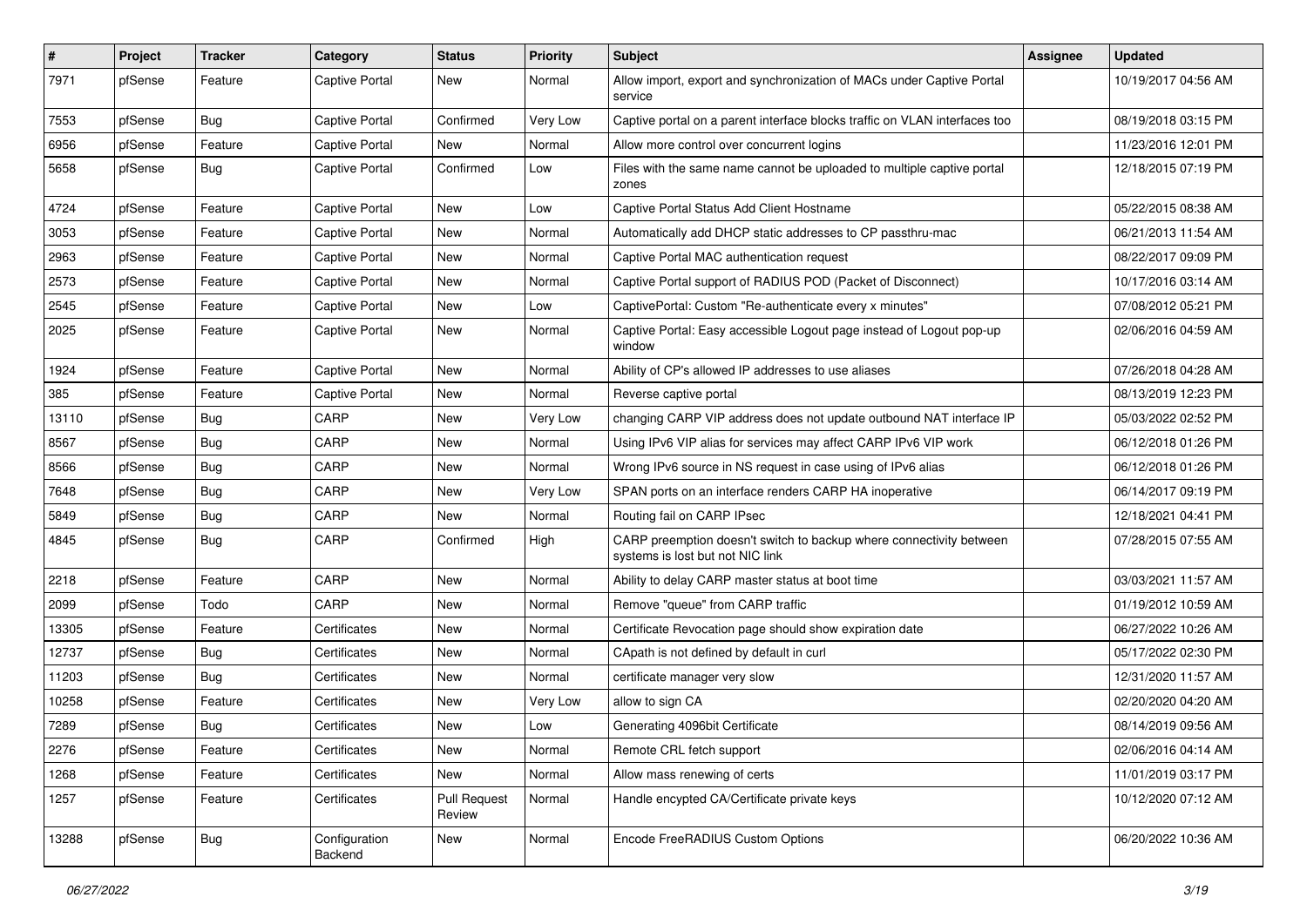| #     | Project | <b>Tracker</b> | Category                 | <b>Status</b>                 | <b>Priority</b> | <b>Subject</b>                                                                                                        | <b>Assignee</b> | <b>Updated</b>      |
|-------|---------|----------------|--------------------------|-------------------------------|-----------------|-----------------------------------------------------------------------------------------------------------------------|-----------------|---------------------|
| 13287 | pfSense | Feature        | Configuration<br>Backend | <b>New</b>                    | Normal          | Encode OpenVPN Custom Options                                                                                         |                 | 06/20/2022 10:33 AM |
| 12483 | pfSense | Bug            | Configuration<br>Backend | <b>New</b>                    | Normal          | GUI creates inconsistent config.xml                                                                                   |                 | 10/23/2021 06:48 AM |
| 10833 | pfSense | Bug            | Configuration<br>Backend | <b>New</b>                    | Normal          | unbound exits on configuration error when link status flaps on LAN<br>interface                                       |                 | 08/13/2020 11:53 PM |
| 6398  | pfSense | Bug            | Configuration<br>Backend | <b>New</b>                    | Normal          | If config cannot be loaded due to corruption or bug, it isn't handled<br>gracefully (just stops)                      |                 | 08/13/2019 01:23 PM |
| 5902  | pfSense | Todo           | Configuration<br>Backend | <b>New</b>                    | Normal          | Use a common place for default values                                                                                 |                 | 08/13/2019 12:53 PM |
| 3895  | pfSense | Feature        | Configuration<br>Backend | New                           | Normal          | Timeout for "Apply change"                                                                                            |                 | 01/25/2021 08:07 AM |
| 13268 | pfSense | Todo           | Console Menu             | Ready To Test                 | Normal          | columns don't align nicely in console with medium-long interface names                                                |                 | 06/12/2022 10:32 PM |
| 13249 | pfSense | Bug            | Console Menu             | New                           | Normal          | Running playback comands multiple times results in PHP error                                                          |                 | 06/06/2022 07:02 AM |
| 7747  | pfSense | Feature        | Console Menu             | <b>New</b>                    | Normal          | Minor UI Tweak: Make hitting enter on the console (esp via SSH) should<br>not log you out, but simply redraw the menu |                 | 08/01/2017 04:03 PM |
| 6469  | pfSense | Feature        | Console Menu             | <b>New</b>                    | Normal          | Improve help + self documentation in console PHP shell                                                                |                 | 08/13/2019 01:23 PM |
| 13168 | pfSense | Feature        | Dashboard                | <b>New</b>                    | Low             | Multiple Dashboard views for a single user                                                                            |                 | 05/16/2022 07:53 AM |
| 13165 | pfSense | Feature        | Dashboard                | <b>Pull Request</b><br>Review | Normal          | Feat: live update for Services dashboard widget                                                                       |                 | 05/15/2022 01:48 AM |
| 11759 | pfSense | <b>Bug</b>     | Dashboard                | <b>New</b>                    | Normal          | Traffic graphs on dashboard double upload on pppoe links                                                              |                 | 12/30/2021 04:00 AM |
| 10401 | pfSense | Feature        | Dashboard                | <b>New</b>                    | Normal          | Request: ability to sort/separate stopped/running Service(s) on<br>Dashboard -> Services Status widget                |                 | 03/31/2020 04:48 PM |
| 10395 | pfSense | Feature        | Dashboard                | <b>New</b>                    | Low             | Add Dashboard System Information support for more PC Engines APU<br>boards                                            |                 | 02/17/2022 01:02 AM |
| 10280 | pfSense | Feature        | Dashboard                | <b>New</b>                    | Low             | DHCP Leases widget                                                                                                    |                 | 11/07/2020 09:18 PM |
| 9677  | pfSense | Bug            | Dashboard                | <b>New</b>                    | Normal          | Dashboard hangs when widget needs data from a remote host which is<br>down                                            |                 | 08/13/2019 09:15 AM |
| 9353  | pfSense | Bug            | Dashboard                | <b>New</b>                    | Low             | PHPSession errors from limited access to dashboard and widgets                                                        |                 | 10/06/2020 09:31 AM |
| 8458  | pfSense | Feature        | Dashboard                | New                           | Low             | Allow reordering of interface widget                                                                                  |                 | 08/14/2019 10:52 AM |
| 8157  | pfSense | <b>Bug</b>     | Dashboard                | New                           | Very Low        | Traffic Graph clutter from time to time                                                                               |                 | 12/03/2017 06:40 AM |
| 7974  | pfSense | Feature        | Dashboard                | New                           | Normal          | ZFS RAID Monitor Not available                                                                                        |                 | 08/20/2019 01:34 PM |
| 7934  | pfSense | Feature        | Dashboard                | New                           | Very Low        | format support phone# for international use                                                                           |                 | 10/12/2017 04:38 PM |
| 7857  | pfSense | <b>Bug</b>     | Dashboard                | New                           | Very Low        | Interfaces Widget U/I fails to wrap IPV6 addresses when the string is too<br>wide for the widget                      |                 | 08/13/2019 09:15 AM |
| 7788  | pfSense | <b>Bug</b>     | Dashboard                | New                           | Low             | Irregular updating of widgets like cpu/uptime on system widget.                                                       |                 | 08/21/2019 09:03 AM |
| 7182  | pfSense | Feature        | Dashboard                | New                           | Normal          | Break up System Widget on the Dashboard                                                                               |                 | 08/21/2019 08:59 AM |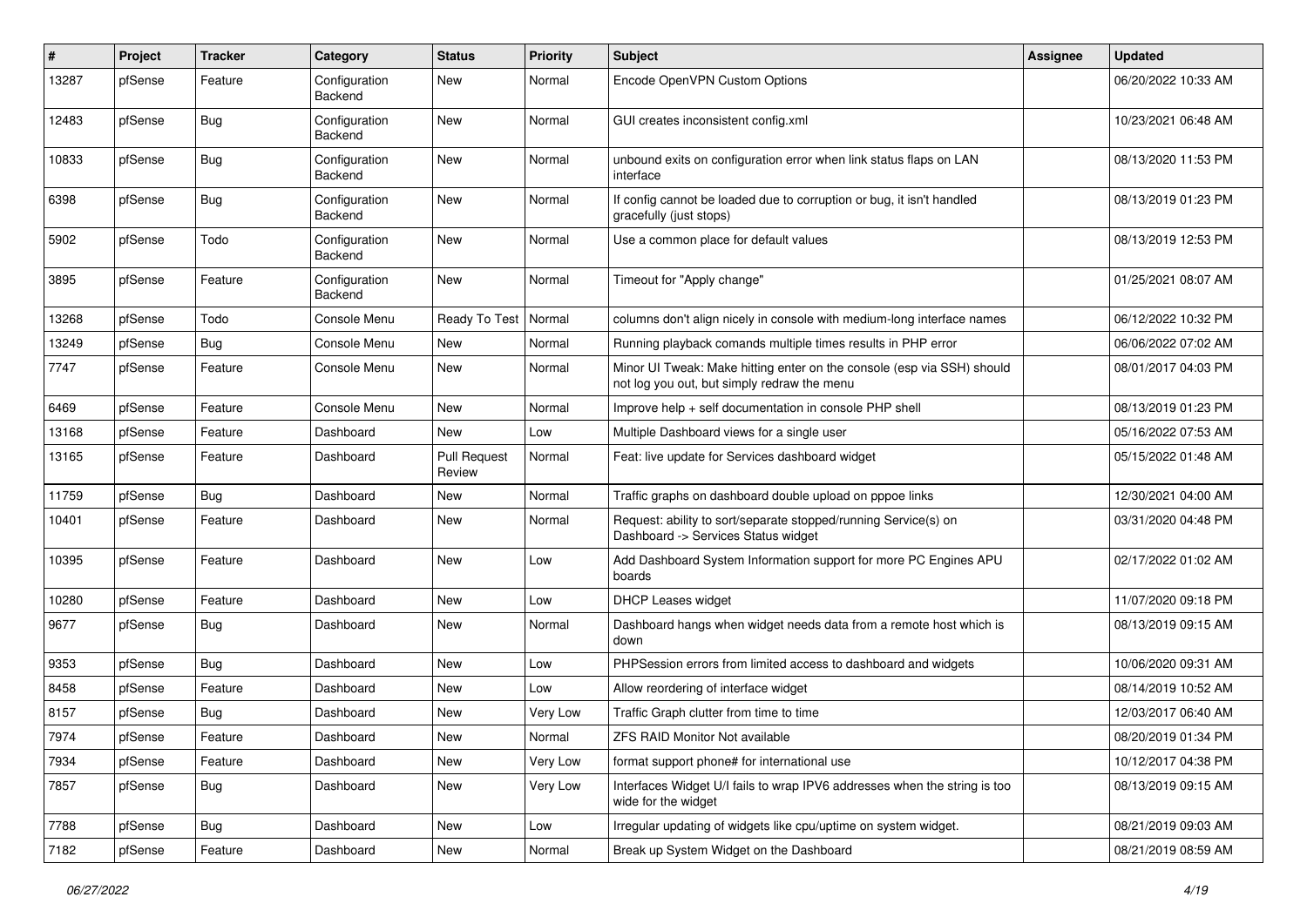| #     | Project | <b>Tracker</b> | Category        | <b>Status</b> | <b>Priority</b> | <b>Subject</b>                                                                                     | <b>Assignee</b> | <b>Updated</b>      |
|-------|---------|----------------|-----------------|---------------|-----------------|----------------------------------------------------------------------------------------------------|-----------------|---------------------|
| 7113  | pfSense | Bug            | Dashboard       | New           | Normal          | Interface name in Traffic Graphs                                                                   |                 | 12/31/2021 05:40 PM |
| 6390  | pfSense | Todo           | Dashboard       | <b>New</b>    | Low             | Autoscale from Traffic Graph not correct size (big graphs)                                         |                 | 05/23/2016 01:38 PM |
| 5567  | pfSense | Feature        | Dashboard       | New           | Low             | CARP status widget does not update in real time                                                    |                 | 08/20/2019 03:33 PM |
| 4646  | pfSense | Feature        | Dashboard       | New           | Normal          | Recover valuable vertical screen real estate in dashboard                                          |                 | 04/20/2015 07:46 PM |
| 3411  | pfSense | Bug            | Dashboard       | New           | Low             | Interfaces and statistics dashboard widgets very slow with large numbers<br>of interfaces          |                 | 01/24/2014 02:09 AM |
| 2479  | pfSense | Feature        | Dashboard       | <b>New</b>    | Normal          | Allow reordering of the traffic graphs on the dashboard                                            |                 | 06/08/2012 04:13 PM |
| 7244  | pfSense | Feature        | Developer Tools | New           | Normal          | Publish pfsense as a Vagrant Basebox                                                               |                 | 01/29/2019 04:09 AM |
| 1219  | pfSense | Feature        | Developer Tools | New           | Low             | Ship DTRACE enabled kernels in the images                                                          |                 | 07/26/2017 03:14 AM |
| 13273 | pfSense | Bug            | DHCP (IPv4)     | New           | Normal          | dhclient can use conflicting recorded leases                                                       |                 | 06/14/2022 11:07 AM |
| 13263 | pfSense | Bug            | DHCP (IPv4)     | New           | Low             | Deleting a static DHCP entry when the related IP is not in the arp table<br>spams the log          |                 | 06/10/2022 11:18 AM |
| 13256 | pfSense | Feature        | DHCP (IPv4)     | <b>New</b>    | Normal          | Better handling of duplicate IPs in static DHCP assignments                                        |                 | 06/11/2022 04:51 PM |
| 12959 | pfSense | Bug            | DHCP (IPv4)     | Feedback      | Normal          | dhcplease process wrongly update host file if client-hostname is empty                             |                 | 03/28/2022 10:26 AM |
| 12922 | pfSense | <b>Bug</b>     | DHCP (IPv4)     | New           | Normal          | Classless static routes received on DHCP WAN can override chosen<br>default gateway                |                 | 03/28/2022 10:08 AM |
| 12070 | pfSense | Bug            | DHCP (IPv4)     | <b>New</b>    | Low             | VLAN0 for WAN DHCP                                                                                 |                 | 12/23/2021 04:31 PM |
| 12067 | pfSense | Bug            | DHCP (IPv4)     | New           | Very Low        | <b>DHCP Monitoring Statistics Error</b>                                                            |                 | 06/21/2021 08:39 AM |
| 11927 | pfSense | Feature        | DHCP (IPv4)     | Feedback      | Normal          | Allow DHCP not to serve a gateway - small fix                                                      |                 | 01/03/2022 04:17 PM |
| 11004 | pfSense | Feature        | DHCP (IPv4)     | New           | Low             | DHCP reservations with no IP address show entries in DHCP leases                                   |                 | 10/26/2020 07:22 AM |
| 10802 | pfSense | Feature        | DHCP (IPv4)     | <b>New</b>    | Very Low        | Seperator for DHCP Static Mapped leases                                                            |                 | 07/31/2020 10:30 AM |
| 10345 | pfSense | Feature        | DHCP (IPv4)     | New           | Normal          | DHCP lease distinction between online and offline                                                  |                 | 03/16/2020 07:56 AM |
| 10250 | pfSense | Feature        | DHCP (IPv4)     | <b>New</b>    | Very Low        | DHCP lease view by interface                                                                       |                 | 02/11/2020 07:47 AM |
| 9732  | pfSense | Feature        | DHCP (IPv4)     | New           | Normal          | System UTC time offset in DHCP Option 2                                                            |                 | 09/06/2019 08:39 PM |
| 9343  | pfSense | Bug            | DHCP (IPv4)     | New           | Normal          | diag_arp.php times out with large DHCPD leases table                                               |                 | 08/14/2019 01:19 PM |
| 9130  | pfSense | Feature        | DHCP (IPv4)     | New           | Normal          | Request ID [#INC-16195]: DHCP - PXE Boot                                                           |                 | 09/10/2020 01:39 PM |
| 8879  | pfSense | Feature        | DHCP (IPv4)     | New           | Very Low        | DHCP options ADD force options                                                                     |                 | 09/07/2018 09:14 AM |
| 8614  | pfSense | <b>Bug</b>     | DHCP (IPv4)     | New           | Normal          | Cannot remove Additional BOOTP/DHCP Options                                                        |                 | 08/21/2019 09:15 AM |
| 8330  | pfSense | Feature        | DHCP (IPv4)     | New           | Normal          | add options for ddns-local-address statements                                                      |                 | 04/27/2021 12:31 PM |
| 7441  | pfSense | Feature        | DHCP (IPv4)     | New           | Low             | Display start/end times for Static Mapping leases on DHCP<br>Leases/DHCPv6 Leases                  |                 | 08/21/2019 10:48 AM |
| 7405  | pfSense | Feature        | DHCP (IPv4)     | New           | Normal          | Ability to add dhcp host reservations from "Diagnostics -> ARP table"                              |                 | 10/12/2020 08:22 AM |
| 7172  | pfSense | Bug            | DHCP (IPv4)     | New           | Normal          | Sorting by hostname in Services > DHCP Server > LAN should be<br>"natural" (alphanumeric friendly) |                 | 08/20/2019 03:47 PM |
| 6960  | pfSense | Feature        | DHCP (IPv4)     | New           | Normal          | Consider replacing ISC DHCP server with KEA DHCP                                                   |                 | 09/24/2020 01:59 PM |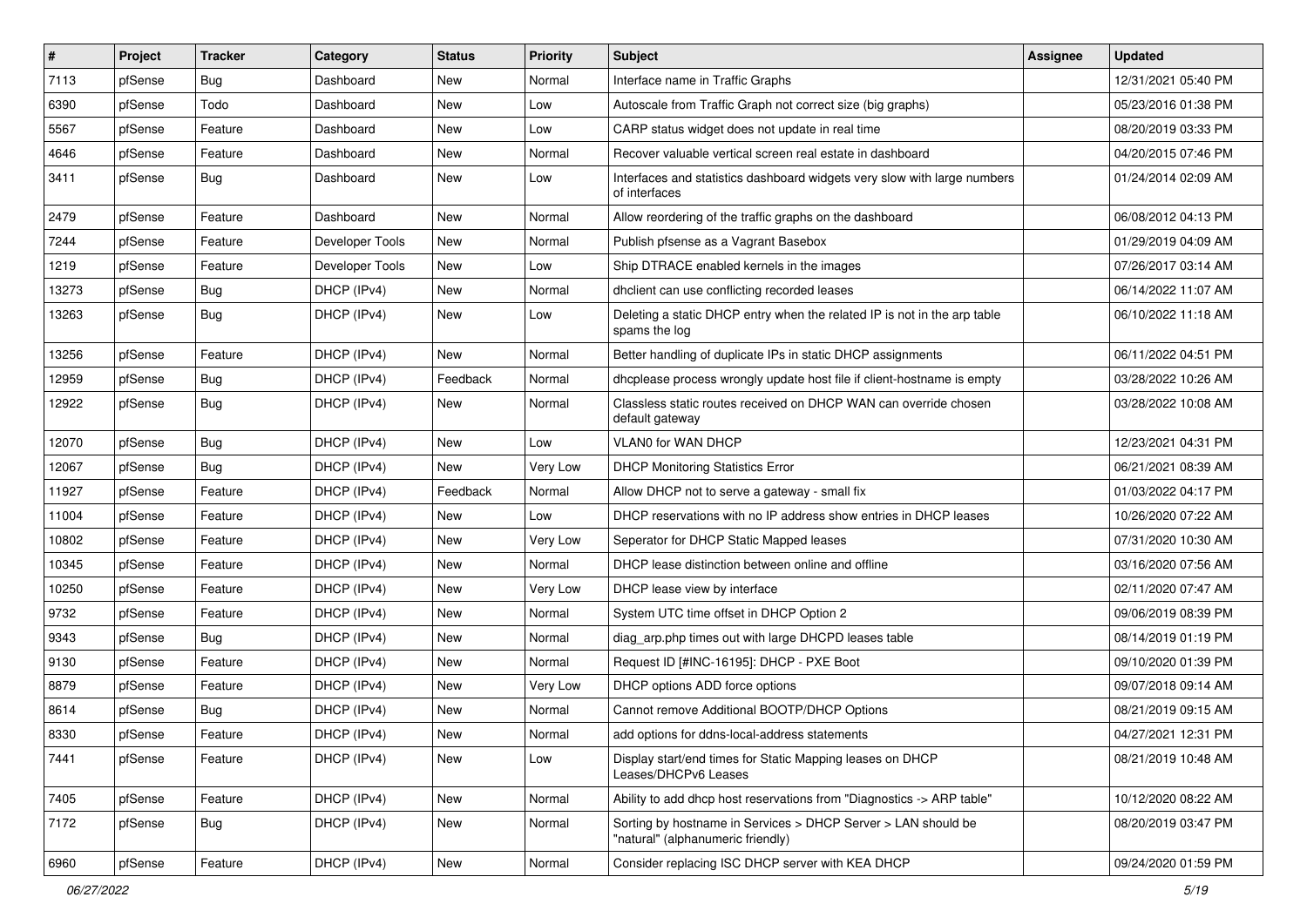| $\vert$ # | Project | <b>Tracker</b> | Category    | <b>Status</b>                 | <b>Priority</b> | Subject                                                                                                                            | Assignee | <b>Updated</b>      |
|-----------|---------|----------------|-------------|-------------------------------|-----------------|------------------------------------------------------------------------------------------------------------------------------------|----------|---------------------|
| 6615      | pfSense | Feature        | DHCP (IPv4) | New                           | Normal          | new DHCP server option                                                                                                             |          | 08/13/2019 01:39 PM |
| 6544      | pfSense | Feature        | DHCP (IPv4) | <b>New</b>                    | Very Low        | RFC 3046 DHCP Option 82 support (and RFC 3315/4649/4580 for IPv6)                                                                  |          | 07/13/2020 02:14 AM |
| 6362      | pfSense | Bug            | DHCP (IPv4) | Confirmed                     | Normal          | DHCP Client ID not used                                                                                                            |          | 07/09/2021 06:30 AM |
| 5080      | pfSense | Feature        | DHCP (IPv4) | <b>New</b>                    | Normal          | Settings tab under Services>DHCP Server                                                                                            |          | 08/13/2019 12:53 PM |
| 4899      | pfSense | Feature        | DHCP (IPv4) | <b>New</b>                    | Normal          | Additional BOOTP/DHCP Options should allow a force option                                                                          |          | 01/02/2018 02:24 PM |
| 4061      | pfSense | Bug            | DHCP (IPv4) | Confirmed                     | Normal          | dhcpd doesn't send client-hostname to peer, breaking DHCP lease<br>registrations w/HA                                              |          | 02/24/2017 08:58 PM |
| 3771      | pfSense | <b>Bug</b>     | DHCP (IPv4) | <b>New</b>                    | Normal          | Webinterface and dhcpdcrashes with 500+ static leases                                                                              |          | 08/21/2019 09:26 AM |
| 3534      | pfSense | Feature        | DHCP (IPv4) | New                           | Normal          | DDNS using arbitrary zone primary                                                                                                  |          | 07/08/2014 11:40 AM |
| 3404      | pfSense | Bug            | DHCP (IPv4) | <b>New</b>                    | Normal          | DHCP Server Fails to Start on Interfaces that are Slow to Come Online<br>During Boot                                               |          | 02/11/2014 05:09 PM |
| 2983      | pfSense | Feature        | DHCP (IPv4) | <b>New</b>                    | Normal          | DHCPD: Add vendor-class-identifier and MAC-OIDs                                                                                    |          | 05/29/2020 09:24 PM |
| 2774      | pfSense | Feature        | DHCP (IPv4) | New                           | Normal          | Extend DHCP Pools code to allow using different subnets                                                                            |          | 08/19/2019 10:27 AM |
| 2323      | pfSense | Feature        | DHCP (IPv4) | <b>New</b>                    | Low             | GUI doesn't allow to configure DHCP server to serve IP addresses<br>belonging to subnets wich are not associated with an interface |          | 08/19/2019 10:27 AM |
| 13296     | pfSense | Feature        | DHCP (IPv6) | <b>New</b>                    | Normal          | Add support for DHCP6 OPTION_PD_EXCLUDE (RFC 6603)                                                                                 |          | 06/24/2022 10:10 PM |
| 13253     | pfSense | Bug            | DHCP (IPv6) | New                           | Normal          | dhcp6c" is not restarted when applying settings when multiple WANs<br>are configured for DHCP6                                     |          | 06/06/2022 02:58 PM |
| 13248     | pfSense | Regression     | DHCP (IPv6) | <b>New</b>                    | Normal          | IPv6 Router Advertisements runs when config.xml does not contain an<br>entry for the interface                                     |          | 06/05/2022 07:44 PM |
| 13237     | pfSense | Bug            | DHCP (IPv6) | <b>New</b>                    | Normal          | dhcp6c script cannot be executed safely                                                                                            |          | 06/01/2022 11:20 AM |
| 12947     | pfSense | Bug            | DHCP (IPv6) | <b>Pull Request</b><br>Review | Normal          | DHCP6 client does not take any action if the interface IPv6 address<br>changes during renewal                                      |          | 06/27/2022 07:31 AM |
| 12823     | pfSense | Bug            | DHCP (IPv6) | <b>New</b>                    | Normal          | Multiple DHCP6 WAN connections PPPoE interface 'defached' status                                                                   |          | 02/18/2022 05:39 AM |
| 12581     | pfSense | Regression     | DHCP (IPv6) | New                           | Normal          | CARP IPv6 assigned address does not get advertised to endpoints with<br><b>RADV</b>                                                |          | 12/16/2021 02:34 PM |
| 10822     | pfSense | Bug            | DHCP (IPv6) | <b>New</b>                    | Normal          | Deprecated IPv6 prefix won't be announced as deprecated to clients                                                                 |          | 08/10/2020 09:23 AM |
| 10714     | pfSense | Bug            | DHCP (IPv6) | <b>New</b>                    | Normal          | radvd only gives out the prefix of the "first" IPv6 address of an interface                                                        |          | 10/06/2020 01:03 PM |
| 9575      | pfSense | Feature        | DHCP (IPv6) | New                           | Very Low        | RFC 7078 - Distributing Address Selection Policy Using DHCPv6                                                                      |          | 08/14/2019 02:39 PM |
| 9536      | pfSense | Feature        | DHCP (IPv6) | New                           | Normal          | Support dynamic prefix in DHCPv6 Server                                                                                            |          | 05/25/2022 04:27 AM |
| 9136      | pfSense | <b>Bug</b>     | DHCP (IPv6) | New                           | High            | IPv6 Tracking Interfaces Lose IPv6 Address in Certain Cases                                                                        |          | 04/21/2022 12:39 PM |
| 7821      | pfSense | <b>Bug</b>     | DHCP (IPv6) | New                           | Normal          | GIF does not support broadcast                                                                                                     |          | 08/29/2017 10:50 AM |
| 7734      | pfSense | <b>Bug</b>     | DHCP (IPv6) | New                           | Normal          | Using opton ia pd0 does not renew prefix and prefix get dropped                                                                    |          | 07/31/2017 03:46 AM |
| 7138      | pfSense | <b>Bug</b>     | DHCP (IPv6) | Assigned                      | Normal          | Pfsense wide dhcpv6 client doesn't recognise ifid statement                                                                        |          | 04/21/2022 12:39 PM |
| 6691      | pfSense | Bug            | DHCP (IPv6) | New                           | Normal          | dhcp6c quits after only two tries if no response was received                                                                      |          | 12/07/2020 04:25 PM |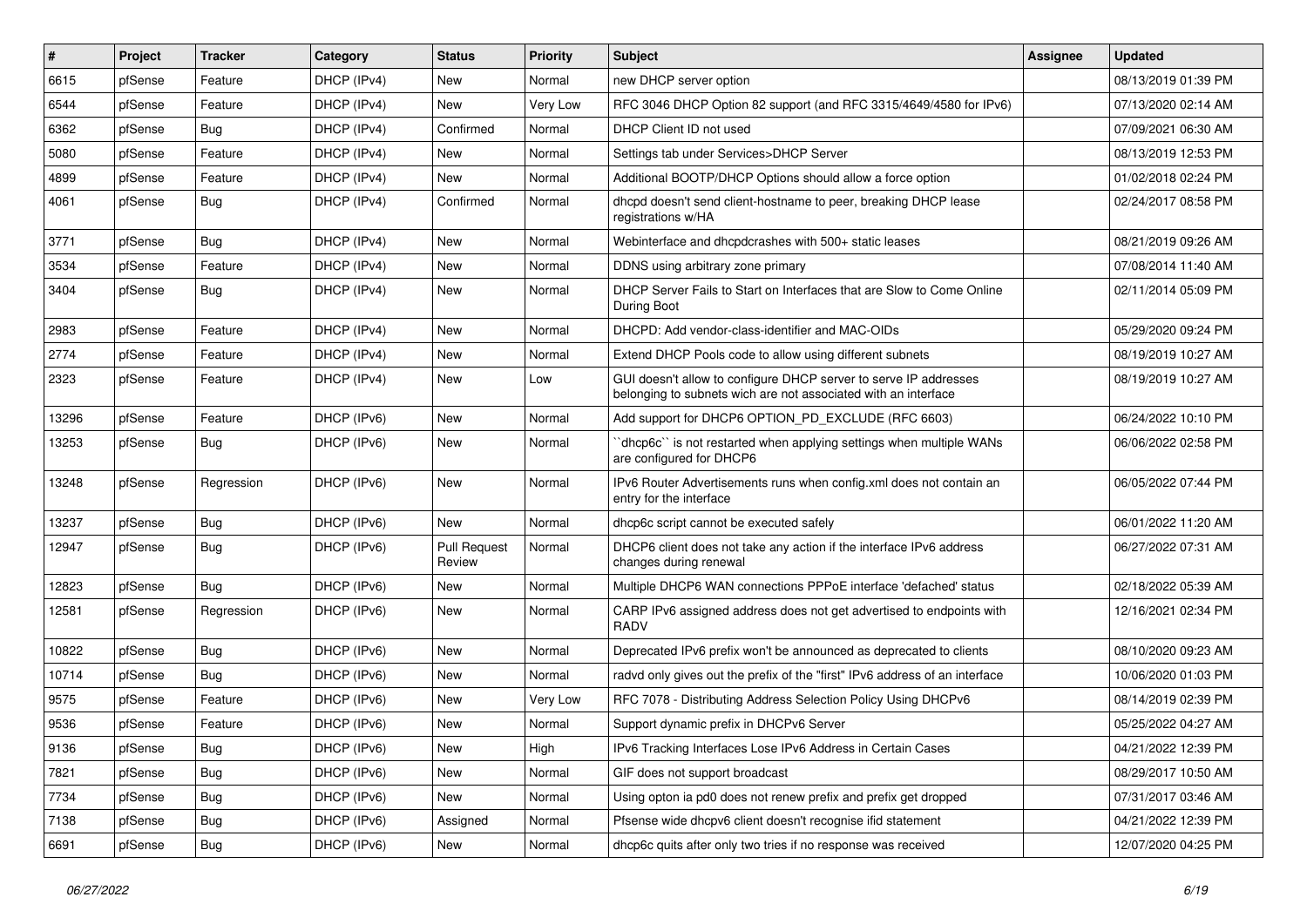| $\vert$ # | Project | <b>Tracker</b> | Category             | <b>Status</b>                 | <b>Priority</b> | Subject                                                                                   | <b>Assignee</b> | <b>Updated</b>      |
|-----------|---------|----------------|----------------------|-------------------------------|-----------------|-------------------------------------------------------------------------------------------|-----------------|---------------------|
| 6283      | pfSense | Feature        | DHCP (IPv6)          | New                           | Normal          | Register DHCPv6 leases with DNS resolver                                                  |                 | 08/21/2019 10:48 AM |
| 6051      | pfSense | Bug            | DHCP (IPv6)          | <b>New</b>                    | Normal          | DHCPv6 Client Failure for additional WAN Address causes<br>2-seconds-service-restart-loop |                 | 12/03/2020 01:08 AM |
| 5950      | pfSense | Feature        | DHCP (IPv6)          | <b>New</b>                    | Normal          | DHCPv6 Server support for PD of PD-obtained networks                                      |                 | 03/04/2016 03:04 AM |
| 3185      | pfSense | Feature        | DHCP (IPv6)          | <b>New</b>                    | Normal          | Accommodate a DHCPv6 failover-like mechanism                                              |                 | 11/24/2017 10:44 AM |
| 12508     | pfSense | Bug            | <b>DHCP Relay</b>    | <b>New</b>                    | Normal          | DHCP Relay over VPN                                                                       |                 | 11/06/2021 11:25 AM |
| 12120     | pfSense | Feature        | <b>DHCP Relay</b>    | New                           | Normal          | Permit several sets of destination DHCP servers in DHCP relay                             |                 | 07/11/2021 05:41 PM |
| 11149     | pfSense | Bug            | <b>DHCP Relay</b>    | New                           | Normal          | DHCP relay won't start with DHCP server behind gateway                                    |                 | 03/22/2021 05:13 AM |
| 10715     | pfSense | Bug            | <b>DHCP Relay</b>    | New                           | Normal          | DHCPv6 relay always uses the "first" IPv6 address of an interface                         |                 | 06/29/2020 05:01 AM |
| 9680      | pfSense | Feature        | <b>DHCP Relay</b>    | <b>New</b>                    | Normal          | Seperate DHCP Server and relay per interface                                              |                 | 02/27/2020 10:47 AM |
| 4680      | pfSense | Bug            | <b>DHCP Relay</b>    | New                           | Normal          | DHCP relay does not work with DHCP server on other end of OpenVPN<br>tunnel               |                 | 05/05/2015 06:55 PM |
| 12757     | pfSense | Bug            | Diagnostics          | <b>Pull Request</b><br>Review | Very Low        | Clean up /etc/inc/filter.inc use of pfctl -F                                              |                 | 05/17/2022 02:18 PM |
| 12343     | pfSense | Feature        | Diagnostics          | New                           | Low             | Real time traffic monitoring                                                              |                 | 09/06/2021 01:26 PM |
| 11856     | pfSense | Feature        | Diagnostics          | New                           | Normal          | Replace/add Alias or DNS names for known LAN addresses in the State<br>table              |                 | 04/27/2021 08:01 AM |
| 9718      | pfSense | Feature        | Diagnostics          | <b>New</b>                    | Low             | Make diag_states_summary table sortable                                                   |                 | 10/06/2020 09:12 AM |
| 7848      | pfSense | Bug            | Diagnostics          | New                           | Low             | NDP Table Sort by Expiration Error                                                        |                 | 08/26/2019 02:56 PM |
| 7590      | pfSense | Bug            | Diagnostics          | New                           | Normal          | diag_edit do not save when nothing to sae (in directory browse view)                      |                 | 05/20/2017 05:04 PM |
| 7589      | pfSense | Bug            | Diagnostics          | New                           | Normal          | diag_edit.php old print_info_box                                                          |                 | 05/20/2017 05:02 PM |
| 7459      | pfSense | Feature        | Diagnostics          | New                           | Low             | "Refresh" button for Diagnostics/Tables display                                           |                 | 08/21/2019 09:27 AM |
| 7442      | pfSense | Feature        | Diagnostics          | New                           | Low             | Suggestions for Diagnostics / ARP Table and Diagnostics / NDP Table                       |                 | 08/21/2019 09:27 AM |
| 6804      | pfSense | Feature        | Diagnostics          | <b>New</b>                    | Very Low        | Add row counter into Diagnostics -> Edit File                                             |                 | 08/20/2019 03:44 PM |
| 5556      | pfSense | Feature        | Diagnostics          | New                           | Normal          | No error when downloading non-existing file on Diagnostics/Execute                        |                 | 08/20/2019 03:43 PM |
| 4914      | pfSense | Feature        | Diagnostics          | New                           | Low             | <b>Packet Capture Settings</b>                                                            |                 | 08/20/2019 08:51 AM |
| 4456      | pfSense | Feature        | Diagnostics          | <b>New</b>                    | Normal          | Packet capture additional filtering options                                               |                 | 08/20/2019 03:30 PM |
| 3796      | pfSense | Bug            | Diagnostics          | Confirmed                     | Normal          | States summary fails and is very slow with large state tables                             |                 | 12/11/2021 08:03 PM |
| 1656      | pfSense | Feature        | <b>Diagnostics</b>   | New                           | Normal          | Teach pfctl to kill states by port number                                                 |                 | 08/21/2019 09:55 AM |
| 12139     | pfSense | Feature        | <b>DNS Forwarder</b> | New                           | Normal          | Add support in for specifying a DNSMASQ configuration file                                |                 | 07/16/2021 09:45 PM |
| 7329      | pfSense | Bug            | <b>DNS Forwarder</b> | New                           | Low             | <b>DHCP Not Updating DNS</b>                                                              |                 | 01/21/2022 09:16 PM |
| 2410      | pfSense | Feature        | <b>DNS Forwarder</b> | New                           | Normal          | Support name based aliasing via CNAMEs or some other mechanism.                           |                 | 12/11/2012 09:56 PM |
| 13254     | pfSense | <b>Bug</b>     | <b>DNS Resolver</b>  | New                           | Normal          | DNS resolver does not update "unbound.conf" file during link down<br>events               |                 | 06/08/2022 07:55 AM |
| 12612     | pfSense | <b>Bug</b>     | <b>DNS Resolver</b>  | New                           | Normal          | DNS Resolver is restarted during every "rc.newwanip" event                                |                 | 06/03/2022 07:13 AM |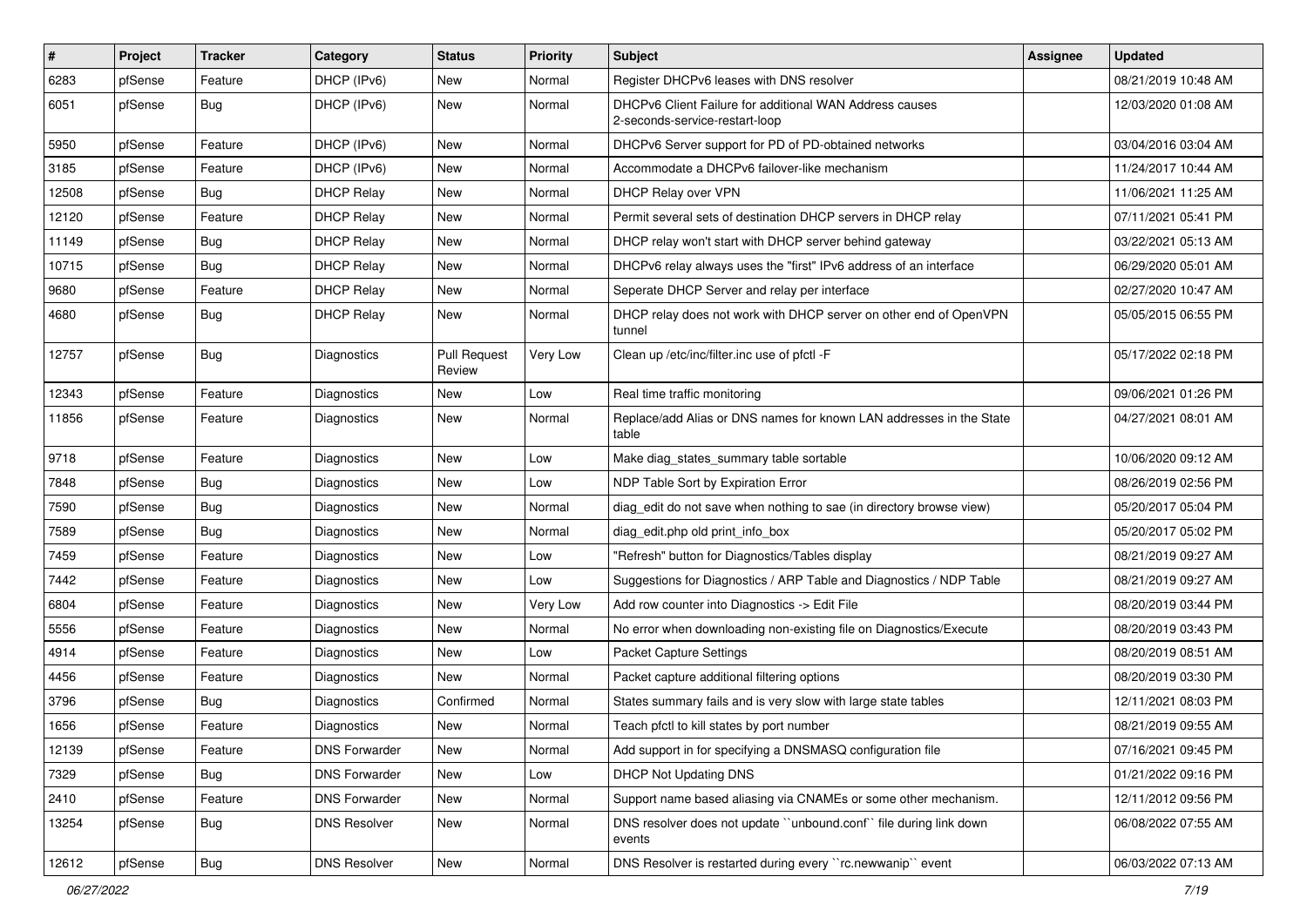| $\#$  | Project | <b>Tracker</b> | Category            | <b>Status</b> | <b>Priority</b> | <b>Subject</b>                                                                                                                | <b>Assignee</b> | <b>Updated</b>      |
|-------|---------|----------------|---------------------|---------------|-----------------|-------------------------------------------------------------------------------------------------------------------------------|-----------------|---------------------|
| 12551 | pfSense | Feature        | <b>DNS Resolver</b> | New           | Low             | Add ability to set DNS resolver search domain list                                                                            |                 | 12/01/2021 11:18 AM |
| 11921 | pfSense | Feature        | <b>DNS Resolver</b> | <b>New</b>    | Very Low        | Feature Request: Compile unbound with EDNS Client Subnet (ECS)<br>module (--enable-subnet)                                    |                 | 05/14/2021 07:29 AM |
| 10624 | pfSense | Bug            | <b>DNS Resolver</b> | <b>New</b>    | Normal          | Unbound configuration memory leak with python module + register DHCP<br>leases active                                         |                 | 02/26/2021 10:27 AM |
| 10342 | pfSense | <b>Bug</b>     | <b>DNS Resolver</b> | <b>New</b>    | Normal          | Unbound domain overrides stop resolving periodically. They only resume<br>after the service has been restarted.               |                 | 03/13/2020 10:35 AM |
| 10143 | pfSense | <b>Bug</b>     | <b>DNS Resolver</b> | <b>New</b>    | Normal          | System hostname DNS entry is assigned to the wrong IP on multi-wan<br>setups                                                  |                 | 12/31/2019 02:33 PM |
| 9654  | pfSense | Bug            | <b>DNS Resolver</b> | New           | Normal          | After reboot, the DNS resolver must be restarted before it will advertise<br>the ipv6 DNS address of the router.              |                 | 11/20/2020 03:12 AM |
| 9436  | pfSense | Feature        | <b>DNS Resolver</b> | <b>New</b>    | Normal          | Unbound: enable dnstap support                                                                                                |                 | 03/27/2019 07:54 PM |
| 9037  | pfSense | Bug            | <b>DNS Resolver</b> | <b>New</b>    | Normal          | Unbound not logging to syslog after reboot                                                                                    |                 | 10/12/2018 05:09 AM |
| 8236  | pfSense | Feature        | <b>DNS Resolver</b> | New           | Normal          | Ability to configure "forward-first" and "forward-host" options for more<br>robust domain overrides in DNS Resolver           |                 | 12/26/2017 01:26 AM |
| 7852  | pfSense | Feature        | <b>DNS Resolver</b> | <b>New</b>    | Normal          | Add views support to Unbound GUI                                                                                              |                 | 09/11/2017 12:26 PM |
| 7495  | pfSense | Feature        | <b>DNS Resolver</b> | <b>New</b>    | Low             | Ability to set TTL for local for Unbound host overrides and dhcp leases                                                       |                 | 03/06/2018 09:46 AM |
| 7152  | pfSense | <b>Bug</b>     | <b>DNS Resolver</b> | New           | Normal          | Unbound / DNS Resolver issue if "Register DHCP static mappings in the<br>DNS Resolver" set before wildcard DNS custom options |                 | 12/18/2021 04:59 PM |
| 7096  | pfSense | <b>Bug</b>     | <b>DNS Resolver</b> | Feedback      | Normal          | Unbound fails to start on boot if specific network devices are configured in<br>the "Network Interfaces"                      |                 | 11/22/2021 08:59 AM |
| 6430  | pfSense | Bug            | <b>DNS Resolver</b> | Confirmed     | Low             | pfsense should sanity-check hostnames when copying from dhcpd.leases<br>to /etc/hosts                                         |                 | 08/13/2019 01:23 PM |
| 6103  | pfSense | Feature        | <b>DNS Resolver</b> | New           | Normal          | DNS Resolver Outgoing Interfaces should be able to use Gateway<br>Groups                                                      |                 | 10/21/2019 08:02 AM |
| 5413  | pfSense | Bug            | <b>DNS Resolver</b> | Confirmed     | High            | Incorrect Handling of Unbound Resolver [service restarts, cache loss,<br>DNS service interruption]                            |                 | 06/19/2022 11:11 PM |
| 4798  | pfSense | Feature        | <b>DNS Resolver</b> | <b>New</b>    | Normal          | Make host and domain overrides available to both DNS Resolver and<br><b>DNS Forwarder</b>                                     |                 | 06/29/2015 02:14 AM |
| 13167 | pfSense | <b>Bug</b>     | Dynamic DNS         | New           | Normal          | phpDynDNS: DigitalOcean ddns update fails (bad request, invalid<br>character '-' in request_id)                               |                 | 06/16/2022 09:30 PM |
| 12877 | pfSense | Bug            | Dynamic DNS         | Feedback      | Normal          | Cloudflare DynDNS fails to update more than two addresses                                                                     |                 | 05/29/2022 06:56 PM |
| 12848 | pfSense | Feature        | Dynamic DNS         | New           | Normal          | Evaluation of the DynDNS "Result Match" string                                                                                |                 | 02/22/2022 02:01 AM |
| 12602 | pfSense | Feature        | Dynamic DNS         | New           | Normal          | DHCPv6 should allow DDNS Client updates for hosts                                                                             |                 | 12/15/2021 11:00 AM |
| 11177 | pfSense | <b>Bug</b>     | Dynamic DNS         | New           | Normal          | DDNSv6 not using Check IP Services                                                                                            |                 | 12/21/2020 05:02 AM |
| 11147 | pfSense | <b>Bug</b>     | Dynamic DNS         | New           | Normal          | Domeneshop DynDNS IPv4 and IPv6                                                                                               |                 | 12/09/2020 11:47 PM |
| 11084 | pfSense | Feature        | Dynamic DNS         | New           | Normal          | Dynamic DNS include option to specify virtual IP addresses                                                                    |                 | 11/19/2020 01:26 PM |
| 10962 | pfSense | Feature        | Dynamic DNS         | New           | Normal          | Add Cpanel support for Dynamic DNS Clients                                                                                    |                 | 12/28/2020 01:56 PM |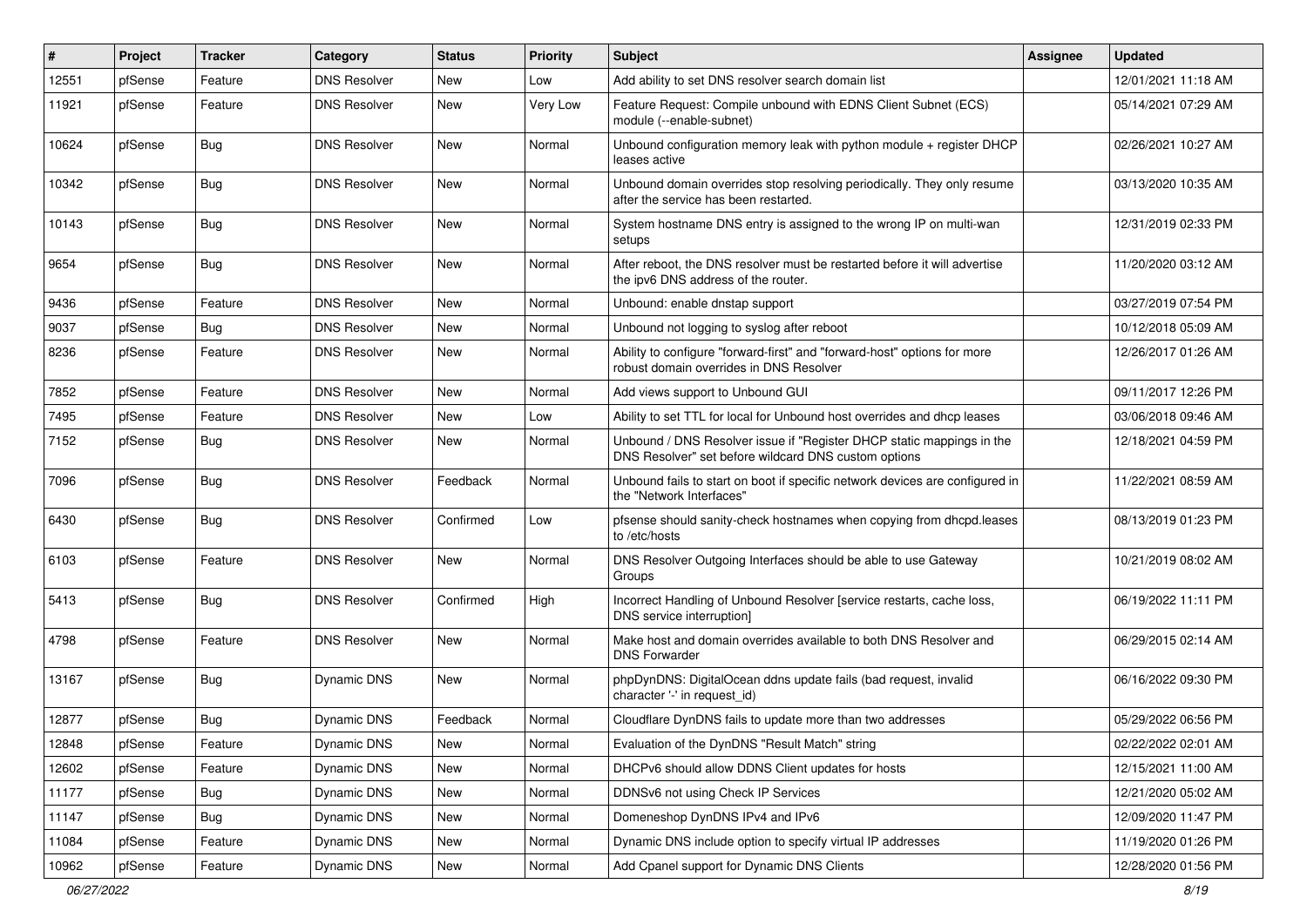| #     | Project | <b>Tracker</b> | Category                  | <b>Status</b>                 | <b>Priority</b> | <b>Subject</b>                                                                                          | <b>Assignee</b> | <b>Updated</b>      |
|-------|---------|----------------|---------------------------|-------------------------------|-----------------|---------------------------------------------------------------------------------------------------------|-----------------|---------------------|
| 10000 | pfSense | <b>Bug</b>     | Dynamic DNS               | New                           | Normal          | Azure Dynamic DNS A and AAAA Records for Apex Zone                                                      |                 | 03/31/2020 09:03 AM |
| 9805  | pfSense | Bug            | <b>Dynamic DNS</b>        | New                           | Normal          | dynDNS cloudflare multiple entries                                                                      |                 | 10/02/2019 04:51 PM |
| 9664  | pfSense | <b>Bug</b>     | Dynamic DNS               | New                           | Normal          | DynDNS and Dual-wan problem with CloudFlare (works with No-Ip)                                          |                 | 08/03/2019 10:00 AM |
| 9504  | pfSense | <b>Bug</b>     | Dynamic DNS               | New                           | Normal          | Multiple Dynamic DNS update notifications for the same interface, not<br>differentiated by the hostname |                 | 05/07/2019 07:46 AM |
| 9063  | pfSense | Feature        | Dynamic DNS               | <b>New</b>                    | Normal          | Allow dynamic DNS client entry to specify which Check IP service to use                                 |                 | 10/24/2018 11:53 AM |
| 8500  | pfSense | Bug            | Dynamic DNS               | <b>New</b>                    | Low             | Incorrect categorization of status/info messages from phpDynDNS                                         |                 | 08/16/2019 12:50 PM |
| 8432  | pfSense | Bug            | Dynamic DNS               | <b>New</b>                    | Normal          | Dynamic DNS Client gives an error that it can't find IPv6 address when<br>WAN interface is a LAGG       |                 | 09/17/2020 05:23 AM |
| 8406  | pfSense | Bug            | Dynamic DNS               | <b>New</b>                    | Normal          | DDNS IPV6 Cloudflare Client does not detect PPOE address                                                |                 | 03/31/2018 11:56 AM |
| 7718  | pfSense | Feature        | Dynamic DNS               | New                           | Very Low        | Hostname for Custom DynDNS Updater.                                                                     |                 | 07/24/2017 10:05 AM |
| 7418  | pfSense | Feature        | Dynamic DNS               | <b>New</b>                    | Normal          | Dynamic dns should be sorted interface name                                                             |                 | 08/21/2019 08:58 AM |
| 7292  | pfSense | Feature        | <b>Dynamic DNS</b>        | New                           | Normal          | DynamicDNS configuration does not sync to HA secondary                                                  |                 | 02/21/2017 04:56 PM |
| 13067 | pfSense | Bug            | <b>FilterDNS</b>          | <b>New</b>                    | Normal          | filterdns resolve interval is twice the intended value                                                  |                 | 04/17/2022 07:45 PM |
| 12740 | pfSense | Bug            | FreeBSD                   | Incomplete                    | Normal          | panic: esp input cb: Unexpected address family                                                          |                 | 01/27/2022 01:19 PM |
| 11184 | pfSense | <b>Bug</b>     | FreeBSD                   | New                           | Normal          | PF: State policy cannot be configurable                                                                 |                 | 02/09/2021 02:43 AM |
| 13295 | pfSense | <b>Bug</b>     | Gateway Monitoring        | <b>Pull Request</b><br>Review | Normal          | Incorrect function parameters for "get_dpinger_status()" call in<br>`gwlb.inc``                         |                 | 06/24/2022 07:25 AM |
| 13242 | pfSense | Feature        | <b>Gateway Monitoring</b> | New                           | Normal          | Enhancements to static route creation/deletion for dpinger monitor IPs                                  |                 | 06/03/2022 11:20 AM |
| 13076 | pfSense | <b>Bug</b>     | Gateway Monitoring        | <b>New</b>                    | Normal          | Marking a gateway as down does not affect IPsec entries using gateway<br>groups                         |                 | 06/03/2022 10:32 AM |
| 11960 | pfSense | Bug            | Gateway Monitoring        | Feedback                      | Normal          | Gateway Monitoring Traffic Goes Out Default Gateway                                                     |                 | 12/20/2021 05:43 AM |
| 7671  | pfSense | Feature        | <b>Gateway Monitoring</b> | New                           | Normal          | Gateway Monitoring Via Custom Script or Telnet.                                                         |                 | 09/18/2020 02:59 PM |
| 3859  | pfSense | Feature        | Gateway Monitoring        | New                           | Low             | Make it possible to set the source IP address for gateway monitoring                                    |                 | 11/06/2016 10:12 PM |
| 13294 | pfSense | Feature        | Gateways                  | <b>New</b>                    | Low             | Change gateway name                                                                                     |                 | 06/22/2022 06:07 PM |
| 12857 | pfSense | Bug            | Gateways                  | <b>New</b>                    | Normal          | Firewall gateway goes away when making changes to Bridge0 device                                        |                 | 02/27/2022 11:20 AM |
| 12764 | pfSense | <b>Bug</b>     | Gateways                  | <b>New</b>                    | Normal          | VTI gateway status is pending after assigning the VTI interface                                         |                 | 02/07/2022 05:41 AM |
| 12632 | pfSense | <b>Bug</b>     | Gateways                  | New                           | High            | Assigning a /30 WAN IP address at the console does not save the<br>gateway correctly                    |                 | 05/17/2022 02:28 PM |
| 12077 | pfSense | Feature        | Gateways                  | New                           | Normal          | Allow stick-connections per gateway group                                                               |                 | 06/24/2021 08:45 AM |
| 11213 | pfSense | Feature        | Gateways                  | New                           | Low             | Option to mark gateway as down directly from Table                                                      |                 | 01/03/2021 07:09 AM |
| 9650  | pfSense | <b>Bug</b>     | Gateways                  | New                           | Normal          | IPv6 connection drops (ir-)regular on Kabelvodafone (German cable<br>ISP)                               |                 | 07/27/2019 07:14 AM |
| 8846  | pfSense | <b>Bug</b>     | Gateways                  | New                           | Low             | Misleading gateway error message adding/editing static routes using a<br>disabled interface             |                 | 08/21/2019 11:29 AM |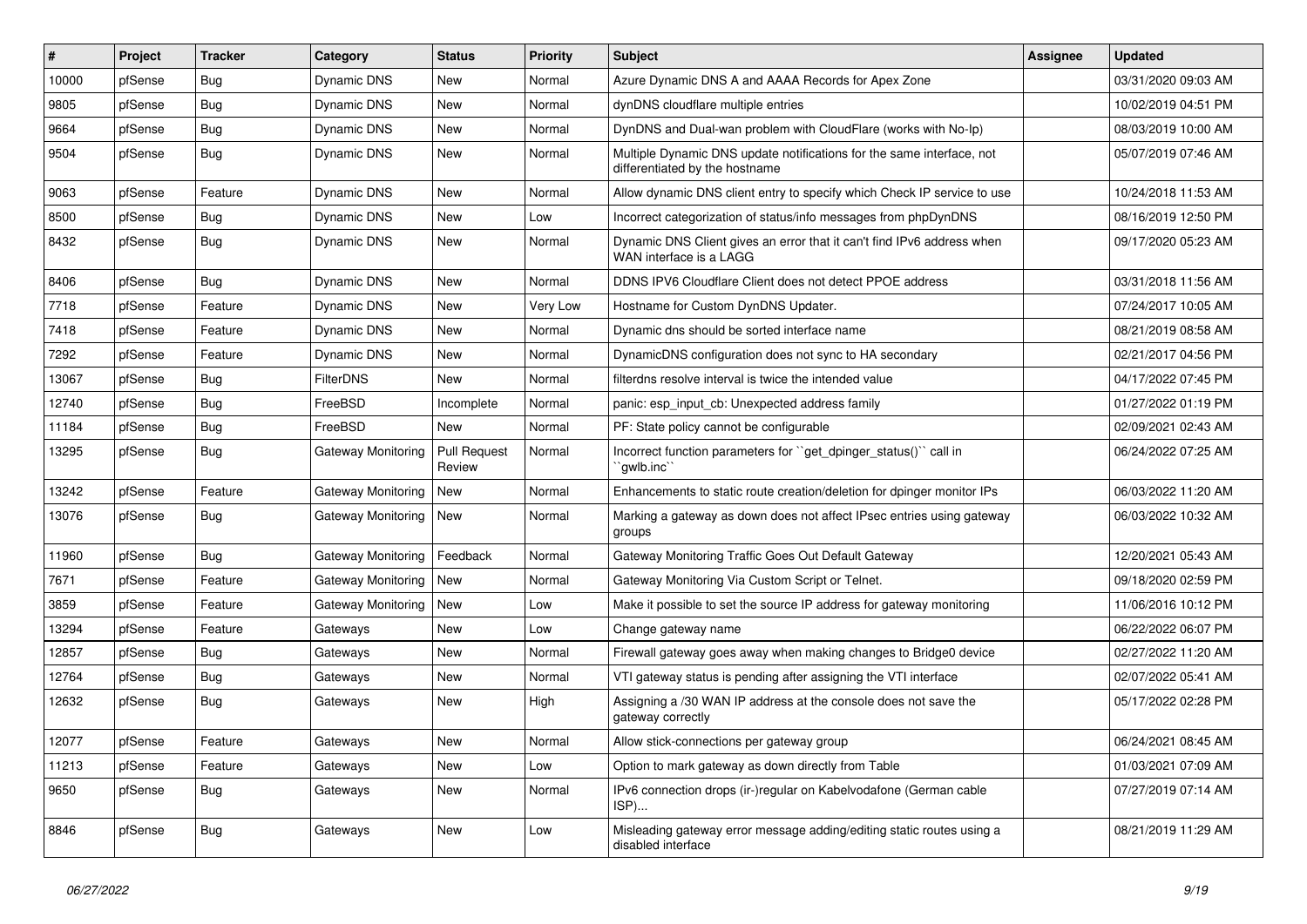| #     | <b>Project</b> | <b>Tracker</b> | Category                 | <b>Status</b> | Priority | <b>Subject</b>                                                                                    | <b>Assignee</b> | <b>Updated</b>      |
|-------|----------------|----------------|--------------------------|---------------|----------|---------------------------------------------------------------------------------------------------|-----------------|---------------------|
| 8743  | pfSense        | Todo           | Gateways                 | <b>New</b>    | Low      | Gateway Groups page should list gateways in tier order                                            |                 | 08/14/2019 12:16 PM |
| 8343  | pfSense        | <b>Bug</b>     | Gateways                 | <b>New</b>    | Normal   | Gateway Routes (Default Routes) not removed in Kernel when removed<br>from GUI                    |                 | 05/14/2020 01:22 AM |
| 13003 | pfSense        | Bug            | Hardware / Drivers       | <b>New</b>    | Normal   | Malicious Driver Detection event on ixl driver                                                    |                 | 06/25/2022 05:00 PM |
| 12821 | pfSense        | Regression     | Hardware / Drivers       | Confirmed     | Normal   | Intel e1000 driver (em & igb) cannot pass VLAN0 tagged packets                                    |                 | 06/05/2022 08:23 AM |
| 12300 | pfSense        | Feature        | Hardware / Drivers       | New           | Normal   | Add Aquantia Atlantic driver to pfsense                                                           |                 | 09/14/2021 06:49 AM |
| 11876 | pfSense        | Feature        | Hardware / Drivers       | <b>New</b>    | Normal   | OpenSSL does not use QAT acceleration on pfSense Plus<br>21.02-RELEASE-p1 or 21.05-DEVELOPMENT    |                 | 05/03/2021 08:02 AM |
| 11731 | pfSense        | Bug            | Hardware / Drivers       | <b>New</b>    | Normal   | Missing support for Realtek USB NICs                                                              |                 | 03/30/2021 04:32 AM |
| 11438 | pfSense        | Feature        | Hardware / Drivers       | New           | Low      | Allow multiple cryptographic accelerator modules to be loaded at the<br>same time                 |                 | 02/18/2021 12:40 PM |
| 10805 | pfSense        | Feature        | Hardware / Drivers       | <b>New</b>    | Normal   | Intel QAT (QuickAssist) encryption support for PfSense                                            |                 | 07/31/2020 03:13 PM |
| 10621 | pfSense        | Feature        | Hardware / Drivers       | Feedback      | Normal   | Update system.inc/system_identify_specific_platform() update to<br>accommodate AWS. Azure and GCP |                 | 06/02/2020 03:16 PM |
| 10584 | pfSense        | Bug            | Hardware / Drivers       | <b>New</b>    | Normal   | SG-3100 with M.2: shutdown instead of reboot                                                      |                 | 07/21/2020 03:08 AM |
| 10577 | pfSense        | Bug            | Hardware / Drivers       | Feedback      | Normal   | intel x553 (c3000 chipset) loading x520 driver                                                    |                 | 05/28/2020 03:59 AM |
| 9800  | pfSense        | Feature        | Hardware / Drivers       | <b>New</b>    | Normal   | Add toggle for net.isr.dispatch=deferred in GUI                                                   |                 | 09/29/2019 06:18 AM |
| 9094  | pfSense        | <b>Bug</b>     | Hardware / Drivers       | Assigned      | Normal   | MBT console settings are not forced to video console                                              |                 | 11/07/2018 10:23 AM |
| 7720  | pfSense        | Feature        | Hardware / Drivers       | <b>New</b>    | Normal   | Add general watchdog kernel modules (like ichwd) and watchdogd<br>support in the GUI.             |                 | 08/19/2019 01:20 PM |
| 6574  | pfSense        | Feature        | Hardware / Drivers       | <b>New</b>    | Normal   | Support USB RNDIS network interfaces                                                              |                 | 08/20/2019 08:46 AM |
| 10732 | pfSense        | Feature        | <b>High Availability</b> | <b>New</b>    | Very Low | Warning banner for secondary HA node                                                              |                 | 12/23/2021 03:34 AM |
| 8474  | pfSense        | Feature        | High Availability        | <b>New</b>    | Low      | Easier Conversion to HA Pair from Existing Non-HA Firewall                                        |                 | 04/19/2018 11:52 PM |
| 13277 | pfSense        | <b>Bug</b>     | <b>IGMP Proxy</b>        | <b>New</b>    | Normal   | IGMP Proxy webConfigurator Page Always Produces Error                                             |                 | 06/16/2022 07:50 PM |
| 13276 | pfSense        | <b>Bug</b>     | <b>IGMP Proxy</b>        | <b>New</b>    | Normal   | IGMP Proxy Error Message for Logging Links to System Log Instead of<br>Routing Log                |                 | 06/16/2022 07:48 PM |
| 11954 | pfSense        | Feature        | <b>IGMP Proxy</b>        | New           | Normal   | Multicast limits                                                                                  |                 | 05/25/2021 12:36 AM |
| 11953 | pfSense        | <b>Bug</b>     | <b>IGMP Proxy</b>        | <b>New</b>    | Normal   | XG-1541 crashes when igmpproxy is enabled and network interfaces<br>status change                 |                 | 05/24/2021 04:55 PM |
| 10150 | pfSense        | Bug            | <b>IGMP Proxy</b>        | New           | Normal   | IGMP Proxy does not scale to hundreds of streams                                                  |                 | 01/03/2020 02:56 AM |
| 9338  | pfSense        | <b>Bug</b>     | <b>IGMP Proxy</b>        | New           | Normal   | igmpproxy ignoring downstream vlan interface                                                      |                 | 02/22/2019 03:48 AM |
| 8711  | pfSense        | Bug            | <b>IGMP Proxy</b>        | New           | Normal   | igmpproxy with PPPoE Interfaces                                                                   |                 | 07/28/2018 09:21 AM |
| 3862  | pfSense        | Feature        | <b>IGMP Proxy</b>        | New           | Normal   | Allow configuration of IGMP proxy's 'quickleave' parameter from the web<br>interface              |                 | 04/05/2016 03:24 AM |
| 3382  | pfSense        | <b>Bug</b>     | <b>IGMP Proxy</b>        | New           | Normal   | IGMPPROXY fails with more than 32 interfaces                                                      |                 | 07/12/2016 11:01 PM |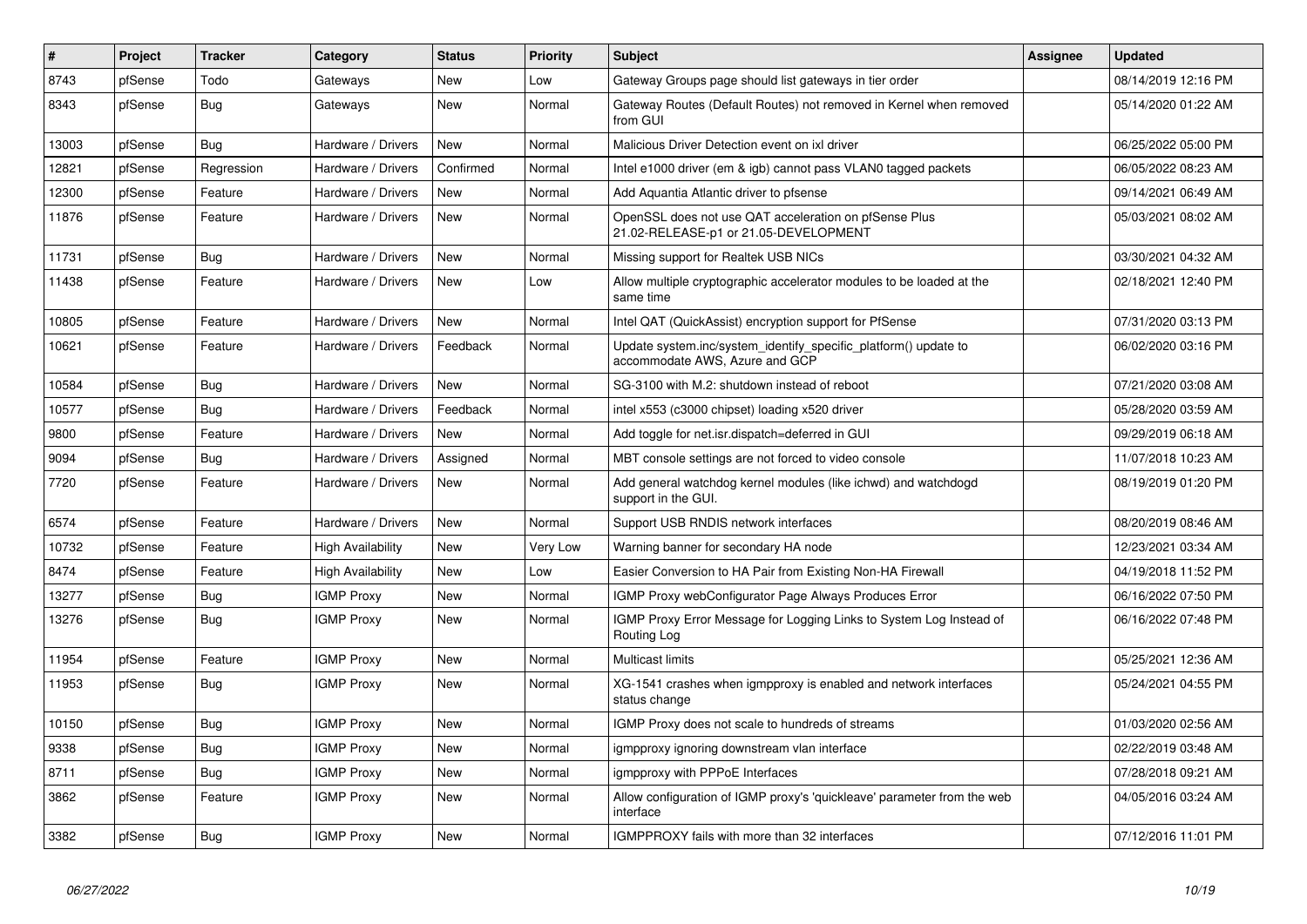| #     | Project | <b>Tracker</b> | Category   | <b>Status</b>                 | <b>Priority</b> | <b>Subject</b>                                                                                                                                                                                  | Assignee | <b>Updated</b>      |
|-------|---------|----------------|------------|-------------------------------|-----------------|-------------------------------------------------------------------------------------------------------------------------------------------------------------------------------------------------|----------|---------------------|
| 12960 | pfSense | <b>Bug</b>     | Installer  | <b>New</b>                    | Normal          | VGA installer image defaults to serial console, serial console is default in<br><b>GUI settings</b>                                                                                             |          | 05/10/2022 03:19 PM |
| 12813 | pfSense | Feature        | Installer  | <b>New</b>                    | Low             | Recover extra data in the installer                                                                                                                                                             |          | 02/17/2022 07:52 AM |
| 12367 | pfSense | Todo           | Installer  | New                           | Normal          | ZFS: Do not show memstick disk on target list                                                                                                                                                   |          | 09/13/2021 07:37 AM |
| 11363 | pfSense | <b>Bug</b>     | Installer  | <b>New</b>                    | Normal          | Clean Install 2.5.0 fails due to hardware incompability                                                                                                                                         |          | 02/04/2021 11:06 AM |
| 10690 | pfSense | <b>Bug</b>     | Installer  | New                           | Low             | Not possible to make UFS install on ZFS formatted drive                                                                                                                                         |          | 04/21/2022 12:39 PM |
| 8401  | pfSense | <b>Bug</b>     | Installer  | <b>New</b>                    | Normal          | Issues related to keys representing alphabetic characters specific to<br>Scandinavian languages and to some other keys.                                                                         |          | 03/30/2018 11:06 AM |
| 7541  | pfSense | Feature        | Installer  | New                           | Normal          | ZFS Install, add hot spare option                                                                                                                                                               |          | 08/14/2019 09:32 AM |
| 6457  | pfSense | Feature        | Installer  | New                           | Normal          | Allow ability to configure AWS EC2 AMI via userdata                                                                                                                                             |          | 09/21/2020 02:54 PM |
| 13279 | pfSense | <b>Bug</b>     | Interfaces | New                           | Normal          | DHCP config override affects Gateway installation.                                                                                                                                              |          | 06/17/2022 07:25 AM |
| 12926 | pfSense | <b>Bug</b>     | Interfaces | Feedback                      | Normal          | Changing LAGG type on CARP interfaces makes VIPs go to an "init"<br>State                                                                                                                       |          | 03/10/2022 10:52 AM |
| 12746 | pfSense | Feature        | Interfaces | New                           | High            | IPoE feature for WAN interface                                                                                                                                                                  |          | 02/01/2022 01:42 AM |
| 12679 | pfSense | Feature        | Interfaces | New                           | Normal          | Remind user to update DHCPv6 range when changing interface IPv6<br>prefix                                                                                                                       |          | 01/12/2022 07:36 AM |
| 12539 | pfSense | Bug            | Interfaces | <b>New</b>                    | Low             | Changing VLAN ID for LAN interface in assignments silently fails.                                                                                                                               |          | 11/23/2021 04:12 AM |
| 12504 | pfSense | Bug            | Interfaces | New                           | Normal          | BCM57412 NetXtreme-E 10Gb RDMA Ethernet controller issue                                                                                                                                        |          | 11/05/2021 04:51 AM |
| 12183 | pfSense | Regression     | Interfaces | <b>New</b>                    | Low             | Changing MAC address for PPP parent interface stopped working                                                                                                                                   |          | 04/20/2022 04:16 PM |
| 12176 | pfSense | Todo           | Interfaces | <b>Pull Request</b><br>Review | Normal          | Hide WireGuard interfaces on appropriate pages                                                                                                                                                  |          | 08/11/2021 12:52 AM |
| 11872 | pfSense | Bug            | Interfaces | New                           | Normal          | gif interfaces reporting incorrect traffic counters                                                                                                                                             |          | 12/30/2021 04:00 AM |
| 11657 | pfSense | Bug            | Interfaces | <b>New</b>                    | Normal          | netmap_ring_reinit error                                                                                                                                                                        |          | 03/18/2021 10:32 PM |
| 11641 | pfSense | <b>Bug</b>     | Interfaces | New                           | Normal          | On xn based interfaces without the VLANMTU flag the first VLAN tag<br>defined does not follow the parent interface MTU settings. All subsequent<br>VLAN tags follow the parent interface's MTU. |          | 03/09/2021 06:42 PM |
| 11430 | pfSense | Bug            | Interfaces | New                           | Normal          | PHP console spam after Assigning Interfaces                                                                                                                                                     |          | 10/09/2021 10:37 AM |
| 11412 | pfSense | <b>Bug</b>     | Interfaces | <b>New</b>                    | Normal          | LLDPD Package Doesn't Work with Switchports                                                                                                                                                     |          | 02/12/2021 08:12 PM |
| 11335 | pfSense | <b>Bug</b>     | Interfaces | New                           | Normal          | Spoofing the MAC on a LAGG interface does not work for some NIC<br>types.                                                                                                                       |          | 01/29/2021 09:10 AM |
| 11243 | pfSense | Feature        | Interfaces | New                           | Normal          | individual pfctl snort2c tables per interface only blocking IPs for specific<br>interface when a rule triggers in snort/suricata                                                                |          | 01/14/2021 03:02 PM |
| 11169 | pfSense | Feature        | Interfaces | New                           | Very Low        | Changing interface index order                                                                                                                                                                  |          | 12/17/2020 05:44 AM |
| 11139 | pfSense | Documentation  | Interfaces | New                           | Normal          | <b>Bridges and VLANs</b>                                                                                                                                                                        |          | 12/07/2020 12:32 PM |
| 11056 | pfSense | Feature        | Interfaces | New                           | Normal          | Add option to disable flow-control on interfaces in GUI                                                                                                                                         |          | 11/11/2020 04:41 PM |
| 10890 | pfSense | Feature        | Interfaces | New                           | Normal          | Allow multiple assigned interfaces to track status of a single switch port                                                                                                                      |          | 09/14/2020 07:20 AM |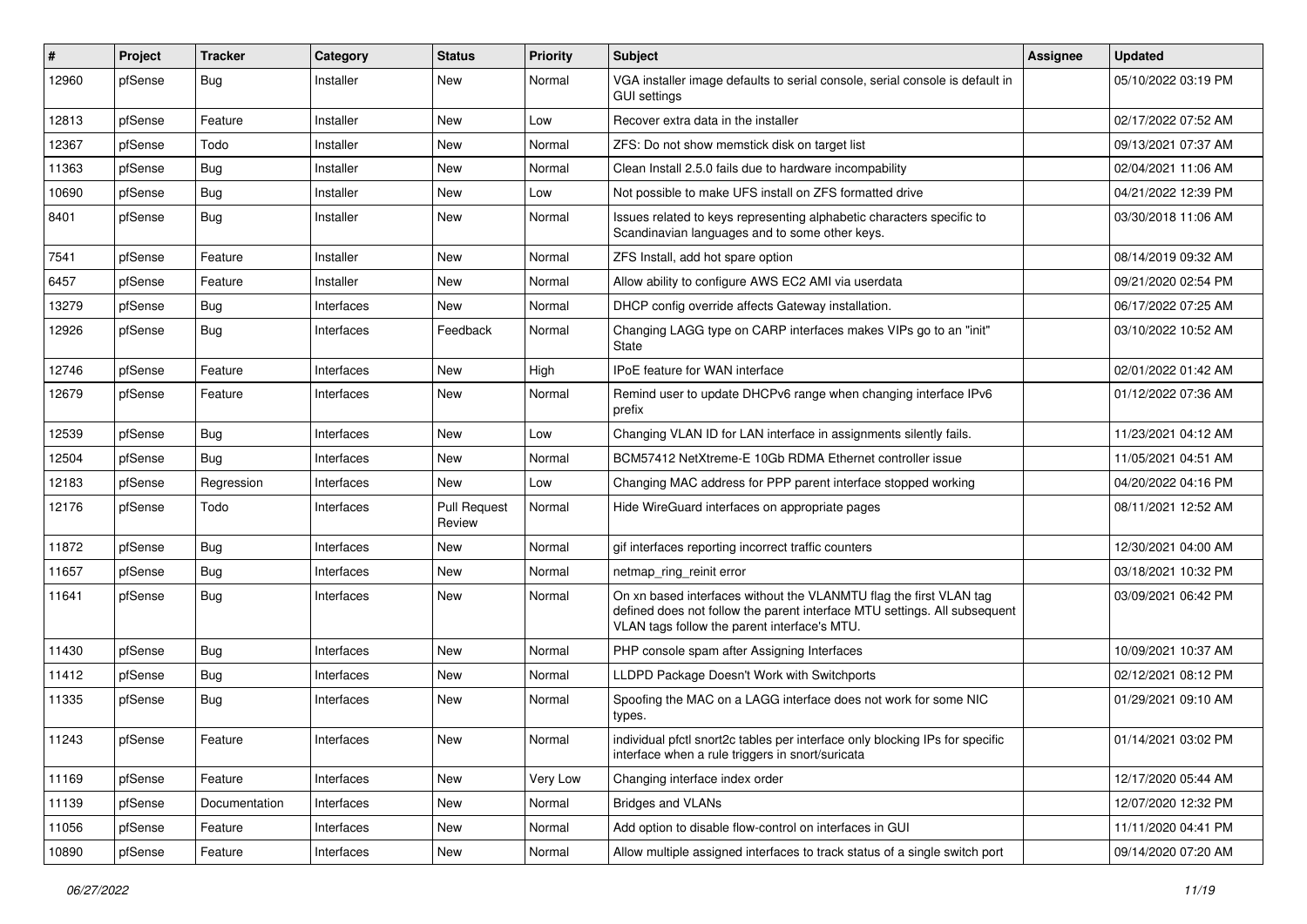| $\vert$ # | Project | <b>Tracker</b> | Category   | <b>Status</b> | Priority | <b>Subject</b>                                                                                                                                                                | <b>Assignee</b> | <b>Updated</b>      |
|-----------|---------|----------------|------------|---------------|----------|-------------------------------------------------------------------------------------------------------------------------------------------------------------------------------|-----------------|---------------------|
| 10223     | pfSense | Feature        | Interfaces | <b>New</b>    | Normal   | Add the ability to create additional loopback interfaces                                                                                                                      |                 | 12/15/2020 04:35 PM |
| 10204     | pfSense | Feature        | Interfaces | <b>New</b>    | Low      | Possible clarification of Track IPv6 Interface Subnet ID                                                                                                                      |                 | 01/23/2020 01:04 PM |
| 9837      | pfSense | Bug            | Interfaces | <b>New</b>    | Very Low | ipv6 is not completely disabled on the interfaces                                                                                                                             |                 | 10/24/2019 01:16 AM |
| 9690      | pfSense | Bug            | Interfaces | <b>New</b>    | Normal   | Ethernet flow control should be disabled by default                                                                                                                           |                 | 08/19/2019 06:45 PM |
| 9585      | pfSense | <b>Bug</b>     | Interfaces | <b>New</b>    | Normal   | 6RD: Unable to reach hosts on within same 6rd-domain                                                                                                                          |                 | 08/14/2019 02:39 PM |
| 9464      | pfSense | Feature        | Interfaces | New           | Normal   | Marvell 6000 -- netgate hardware (e.g.: XG-7100, XG-3100) internal<br>switch LACP support                                                                                     |                 | 04/08/2019 07:58 AM |
| 9384      | pfSense | Bug            | Interfaces | Confirmed     | Normal   | devd putting "\$" before variable contents when using single quotes                                                                                                           |                 | 04/21/2022 12:39 PM |
| 9241      | pfSense | Bug            | Interfaces | <b>New</b>    | Normal   | Ethernet link cycles up/down if "auto-negotiate" is explicitly selected in<br>interface configuration                                                                         |                 | 12/31/2018 08:36 PM |
| 8882      | pfSense | <b>Bug</b>     | Interfaces | Incomplete    | Normal   | Interface assignments lost on reboot                                                                                                                                          |                 | 02/17/2022 02:24 PM |
| 8770      | pfSense | Bug            | Interfaces | New           | Normal   | QinQ interfaces always show as active                                                                                                                                         |                 | 02/01/2020 09:47 AM |
| 8526      | pfSense | Bug            | Interfaces | New           | Normal   | DHCP client ignores server replies when 802.1q tagging is used                                                                                                                |                 | 08/14/2019 10:52 AM |
| 8520      | pfSense | Feature        | Interfaces | New           | Normal   | Option to auto-renew DHCP on interface with an offline gateway or<br>marked as down                                                                                           |                 | 07/20/2021 11:00 AM |
| 8435      | pfSense | Bug            | Interfaces | New           | Normal   | DHCPv6 unusable in certain circumstances (US AT&T Fiber, etc.)                                                                                                                |                 | 08/14/2019 10:52 AM |
| 8173      | pfSense | Feature        | Interfaces | <b>New</b>    | Normal   | dhcp6c - RAW Options                                                                                                                                                          |                 | 05/29/2022 05:34 PM |
| 8158      | pfSense | Bug            | Interfaces | New           | High     | IPv6 Track Interface issue with more than one WAN-Gateway and a<br>number of internal interfaces at least track interface from one interface<br>does not work on regular base |                 | 12/03/2017 09:00 AM |
| 8113      | pfSense | Bug            | Interfaces | <b>New</b>    | Normal   | MTU setting on bridge, openypn clients ignored                                                                                                                                |                 | 12/31/2021 05:55 PM |
| 8089      | pfSense | Bug            | Interfaces | <b>New</b>    | High     | VLAN page breaks after config restore to new hardware.                                                                                                                        |                 | 11/21/2017 01:38 PM |
| 8050      | pfSense | Bug            | Interfaces | <b>New</b>    | High     | Enabling bridge while interfaces have link freezes console                                                                                                                    |                 | 11/03/2017 04:38 PM |
| 7730      | pfSense | <b>Bug</b>     | Interfaces | <b>New</b>    | High     | 2.3.4 1 greX: loop detected when hit save on filter rules or interfaces                                                                                                       |                 | 07/27/2017 08:16 AM |
| 7626      | pfSense | Feature        | Interfaces | New           | Normal   | Add IPoE support for WAN                                                                                                                                                      |                 | 01/01/2022 12:31 AM |
| 7430      | pfSense | <b>Bug</b>     | Interfaces | New           | Normal   | pfsense-utils.inc - where is ipaddr configured() should account for<br>loopback interface                                                                                     |                 | 08/13/2019 03:48 PM |
| 7040      | pfSense | <b>Bug</b>     | Interfaces | <b>New</b>    | Normal   | Issue when disabling an interface                                                                                                                                             |                 | 12/26/2016 02:56 AM |
| 6977      | pfSense | Bug            | Interfaces | New           | Normal   | VLAN traffic is erroneously counted as underlying iface (untagged) traffic                                                                                                    |                 | 08/13/2019 02:56 PM |
| 6845      | pfSense | Feature        | Interfaces | <b>New</b>    | Normal   | DHCP / DHCPv6 WAN client status page                                                                                                                                          |                 | 08/19/2019 12:37 PM |
| 6823      | pfSense | Bug            | Interfaces | New           | Normal   | No connectivity after changing link state to UP                                                                                                                               |                 | 04/21/2022 12:39 PM |
| 6796      | pfSense | Feature        | Interfaces | New           | Normal   | Allow hostnames as GRE and GIF endpoints                                                                                                                                      |                 | 08/13/2019 02:35 PM |
| 6605      | pfSense | Bug            | Interfaces | Confirmed     | Normal   | rc.linkup logic issues with actions taken                                                                                                                                     |                 | 07/12/2016 07:46 PM |
| 6289      | pfSense | <b>Bug</b>     | Interfaces | <b>New</b>    | Normal   | IPv6 address not given to track6 interfaces on create                                                                                                                         |                 | 12/30/2021 04:17 AM |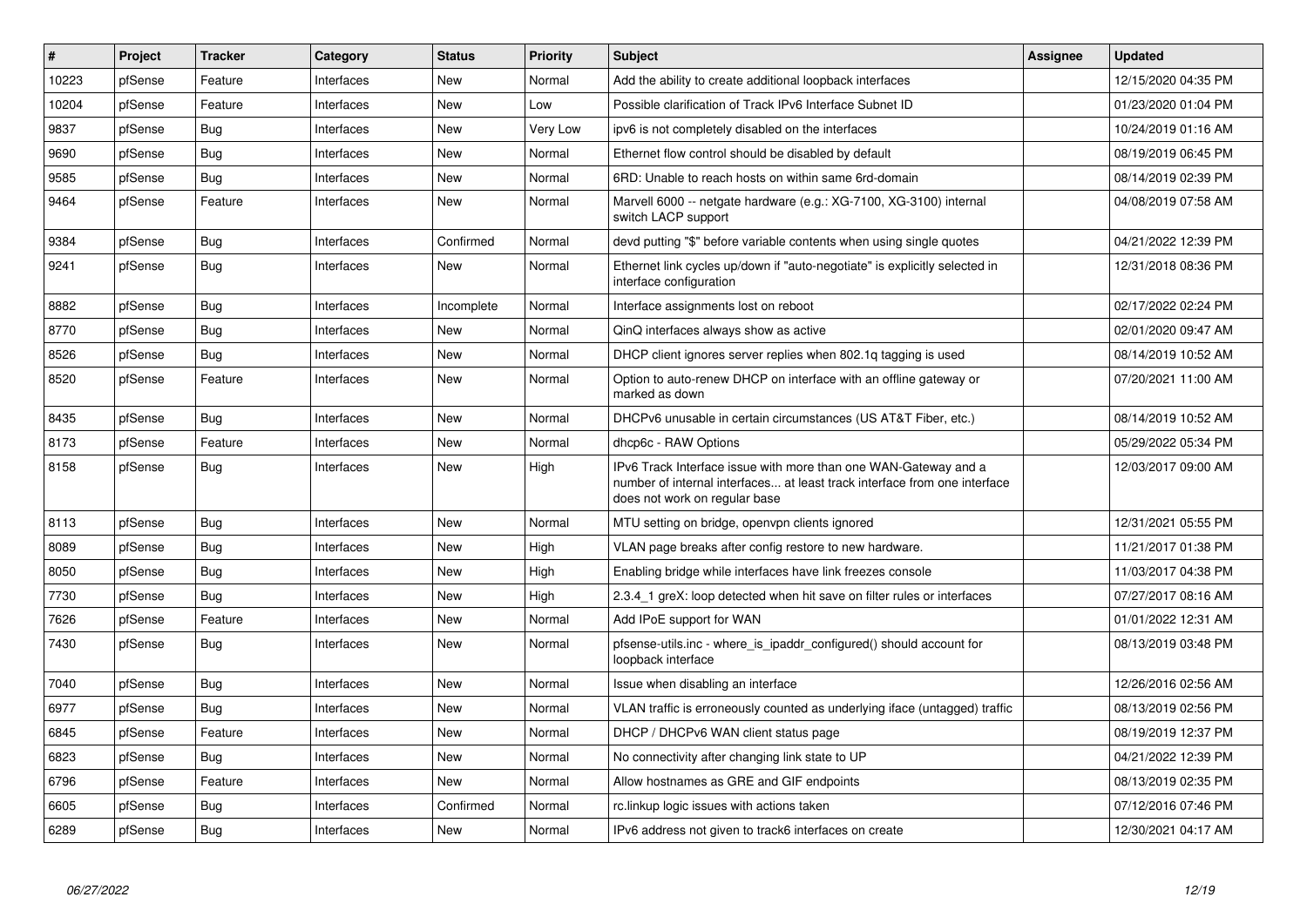| #     | Project | <b>Tracker</b> | Category     | <b>Status</b> | <b>Priority</b> | <b>Subject</b>                                                                                        | Assignee | <b>Updated</b>      |
|-------|---------|----------------|--------------|---------------|-----------------|-------------------------------------------------------------------------------------------------------|----------|---------------------|
| 6038  | pfSense | Feature        | Interfaces   | New           | Normal          | Add ability to configure which interface is chosen for defining hostname<br>IP in /etc/hosts          |          | 07/07/2017 09:56 AM |
| 5887  | pfSense | Bug            | Interfaces   | Confirmed     | Normal          | hardware_offloading_applyflags sets/unsets most values when already<br>set correctly                  |          | 07/06/2016 03:31 PM |
| 5474  | pfSense | Feature        | Interfaces   | <b>New</b>    | Normal          | Add 802.1x configuration to wired interfaces.                                                         |          | 03/16/2016 04:32 PM |
| 4428  | pfSense | Bug            | Interfaces   | Confirmed     | Normal          | Setting media option on em(4) leads to infinite link cycling                                          |          | 07/06/2016 12:45 AM |
| 2357  | pfSense | Feature        | Interfaces   | <b>New</b>    | Low             | <b>Support Dual Stack Lite</b>                                                                        |          | 05/13/2014 09:39 PM |
| 1337  | pfSense | Feature        | Interfaces   | Assigned      | Normal          | VLANs with different MAC address than parent interface                                                |          | 04/21/2022 12:39 PM |
| 13264 | pfSense | Feature        | <b>IPsec</b> | New           | Normal          | IPSec Phase2 select multiple PFS key groups                                                           |          | 06/10/2022 04:29 PM |
| 13227 | pfSense | Feature        | <b>IPsec</b> | New           | High            | Enable IPSec Virtual IP Pool assignment by Radius for Mobile Users -<br>SIMPLE FIX                    |          | 05/27/2022 10:15 AM |
| 13000 | pfSense | Bug            | <b>IPsec</b> | New           | Low             | IPsec AES-GCM encryption algorithm "Key Length" field should be<br>labeled "ICV Length"               |          | 03/30/2022 07:40 AM |
| 12705 | pfSense | Bug            | <b>IPsec</b> | Incomplete    | Normal          | ECDSA certificate does not work for IPSec VPN phase 1                                                 |          | 01/24/2022 03:22 PM |
| 12473 | pfSense | Feature        | <b>IPsec</b> | <b>New</b>    | Normal          | Allow user adjustment of IPsec Keep Alive periodic checks                                             |          | 12/22/2021 05:59 AM |
| 11418 | pfSense | Bug            | <b>IPsec</b> | New           | <b>Very Low</b> | 'NAT-T: Force' is broken for IPv6 IPsec                                                               |          | 02/16/2021 08:25 AM |
| 10493 | pfSense | Bug            | <b>IPsec</b> | New           | Normal          | filter get vpns list() issues                                                                         |          | 05/06/2020 01:07 AM |
| 9857  | pfSense | Feature        | <b>IPsec</b> | New           | Normal          | IPsec Down/Up SMTP Notifications                                                                      |          | 08/31/2021 08:07 AM |
| 8686  | pfSense | Bug            | <b>IPsec</b> | New           | Normal          | IPsec VTI: Assigned interface firewall rules are never parsed                                         |          | 02/10/2021 12:15 PM |
| 8346  | pfSense | Feature        | <b>IPsec</b> | New           | Normal          | Let pFSense act as an IPSec XAuth VPN Client                                                          |          | 02/23/2018 07:39 AM |
| 8168  | pfSense | Feature        | <b>IPsec</b> | New           | Normal          | strongswan dhcp option                                                                                |          | 12/19/2017 04:14 AM |
| 8073  | pfSense | Bug            | <b>IPsec</b> | New           | Normal          | Traffic inexplicably not going through IPSEC despite (in theory) matching<br><b>SPs</b>               |          | 11/09/2017 02:51 AM |
| 8036  | pfSense | Feature        | <b>IPsec</b> | New           | Normal          | Want to run multiple Mobile Client IKEv2 server instances                                             |          | 08/14/2019 09:31 AM |
| 7773  | pfSense | Feature        | <b>IPsec</b> | New           | Normal          | IPSec using IKEv2 with split DNS not using provided domain names                                      |          | 08/15/2017 05:25 PM |
| 7738  | pfSense | Feature        | <b>IPsec</b> | New           | Normal          | Highlight which IPSec (or other VPN) crypto modes are<br>hardware-accelerated in the UI               |          | 08/13/2019 03:46 PM |
| 7420  | pfSense | Bug            | <b>IPsec</b> | New           | Normal          | ipsec status freezing                                                                                 |          | 02/13/2020 09:09 AM |
| 6668  | pfSense | Bug            | <b>IPsec</b> | Feedback      | Normal          | IPSec tunnel + L2TP/IPSec VPN - wrong PSK chosen by pfSense                                           |          | 09/21/2019 02:07 AM |
| 6517  | pfSense | Bug            | <b>IPsec</b> | Confirmed     | Normal          | Adding mobile IPsec phase 2 entries requires restart of strongswan                                    |          | 06/21/2016 11:04 PM |
| 6481  | pfSense | Bug            | <b>IPsec</b> | New           | Normal          | loading EAP RADIUS method failed                                                                      |          | 03/24/2020 04:25 PM |
| 6370  | pfSense | <b>Bug</b>     | <b>IPsec</b> | Confirmed     | Normal          | IPSEC bound to WAN gateway group and Dynamic DNS doesn't to fail<br>back tunnel to WAN on DDNS update |          | 08/31/2021 07:38 AM |
| 6213  | pfSense | Feature        | <b>IPsec</b> | New           | Normal          | IPSEC: IPV4/IPV6 dual-interface-stack support for Mobile IKE                                          |          | 04/20/2016 07:48 AM |
| 5629  | pfSense | Bug            | <b>IPsec</b> | New           | Normal          | Allow for IPsec configuration using certs without a CA                                                |          | 12/31/2021 05:21 PM |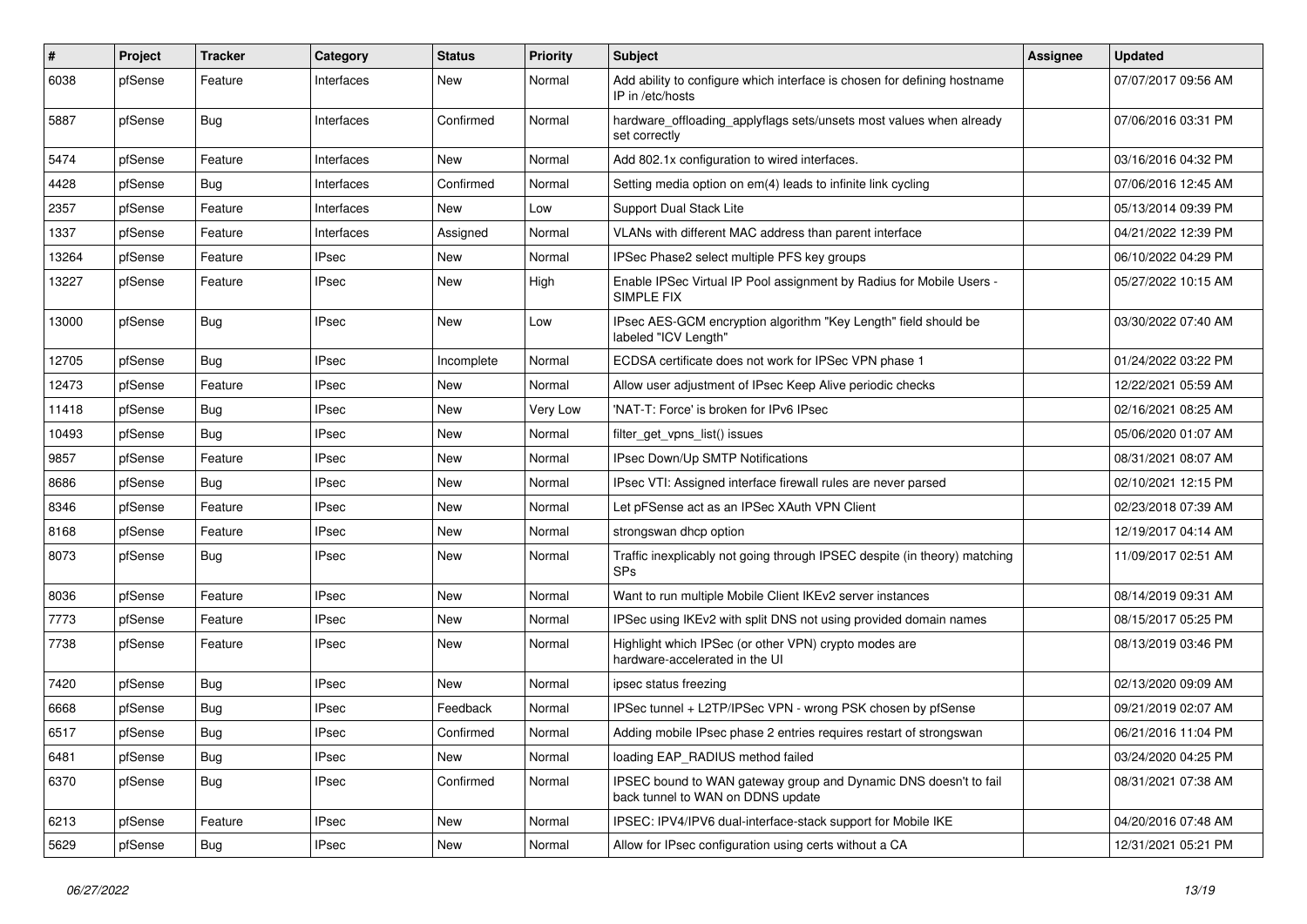| #     | Project | <b>Tracker</b> | Category                                        | <b>Status</b> | <b>Priority</b> | Subject                                                                                      | <b>Assignee</b> | <b>Updated</b>      |
|-------|---------|----------------|-------------------------------------------------|---------------|-----------------|----------------------------------------------------------------------------------------------|-----------------|---------------------|
| 5355  | pfSense | Bug            | <b>IPsec</b>                                    | New           | High            | on Dynamic WAN IP (DHCP Client) it takes 10 minutes before Phase1<br>reconnects              |                 | 07/08/2016 10:29 PM |
| 5331  | pfSense | Feature        | <b>IPsec</b>                                    | New           | Normal          | IPSec table for tuning strongswan.conf                                                       |                 | 05/05/2021 12:10 AM |
| 4989  | pfSense | Feature        | <b>IPsec</b>                                    | New           | Normal          | Allow all valid strongswan remote gateway options in gui                                     |                 | 08/20/2015 02:57 PM |
| 4688  | pfSense | Feature        | <b>IPsec</b>                                    | <b>New</b>    | Normal          | Missing TFC Traffic Flow Confidentiality support                                             |                 | 11/15/2021 12:27 PM |
| 4591  | pfSense | Feature        | <b>IPsec</b>                                    | New           | Normal          | IPSec Failover Support for IP Addresses instead of Dynamic DNS /<br>Failover Group           |                 | 09/04/2020 12:17 AM |
| 4234  | pfSense | Feature        | <b>IPsec</b>                                    | Assigned      | Low             | allow for strict user <> cn validation of mobile ipsec users when using<br>rsa+xauth         |                 | 01/24/2017 06:11 AM |
| 3312  | pfSense | Bug            | <b>IPsec</b>                                    | <b>New</b>    | Normal          | Gateway on IPsec rules is not functional in pf                                               |                 | 01/28/2020 10:09 PM |
| 946   | pfSense | Feature        | <b>IPsec</b>                                    | New           | Normal          | Allow aliases to be used to define IPsec phase 2 networks                                    |                 | 04/21/2022 12:39 PM |
| 12938 | pfSense | <b>Bug</b>     | IPv6 Router<br>Advertisements<br>(RADVD)        | New           | Normal          | MaxRtrAdvInterval would allow stale DNS servers to be deleted faster                         |                 | 03/12/2022 09:37 AM |
| 8831  | pfSense | Bug            | <b>IPv6 Router</b><br>Advertisements<br>(RADVD) | New           | Very High       | Radvd causes latency spikes                                                                  |                 | 04/19/2021 04:51 AM |
| 8262  | pfSense | Feature        | <b>IPv6 Router</b><br>Advertisements<br>(RADVD) | New           | Normal          | Make each prefix flags configurable separately.                                              |                 | 01/16/2018 12:35 PM |
| 7737  | pfSense | Bug            | <b>IPv6 Router</b><br>Advertisements<br>(RADVD) | New           | Normal          | radvd error message                                                                          |                 | 08/13/2019 09:41 AM |
| 7303  | pfSense | Bug            | <b>IPv6 Router</b><br>Advertisements<br>(RADVD) | <b>New</b>    | Normal          | ipv6 connectivity lost on pfSense reboot                                                     |                 | 08/20/2019 12:23 PM |
| 6816  | pfSense | Feature        | IPv6 Router<br>Advertisements<br>(RADVD)        | New           | Normal          | Status and/or Diagnostics page for radvd                                                     |                 | 08/13/2019 02:35 PM |
| 6541  | pfSense | Bug            | <b>IPv6 Router</b><br>Advertisements<br>(RADVD) | New           | Normal          | IPv6 RAs always include on-link prefix; clients may not use DHCPv6<br>managed addresses      |                 | 08/13/2019 03:23 PM |
| 6386  | pfSense | Bug            | IPv6 Router<br>Advertisements<br>(RADVD)        | New           | Low             | Switching Router Advertisements to disabled should broadcast IP<br>Removal messages          |                 | 05/22/2016 10:44 PM |
| 4470  | pfSense | Feature        | IPv6 Router<br>Advertisements<br>(RADVD)        | New           | Normal          | RA page in GUI                                                                               |                 | 08/20/2019 12:20 PM |
| 3718  | pfSense | Feature        | IPv6 Router<br>Advertisements<br>(RADVD)        | New           | Normal          | radvd - enhancement proposal: ability to advertise routes and some fixes<br>patches attached |                 | 03/22/2020 02:59 PM |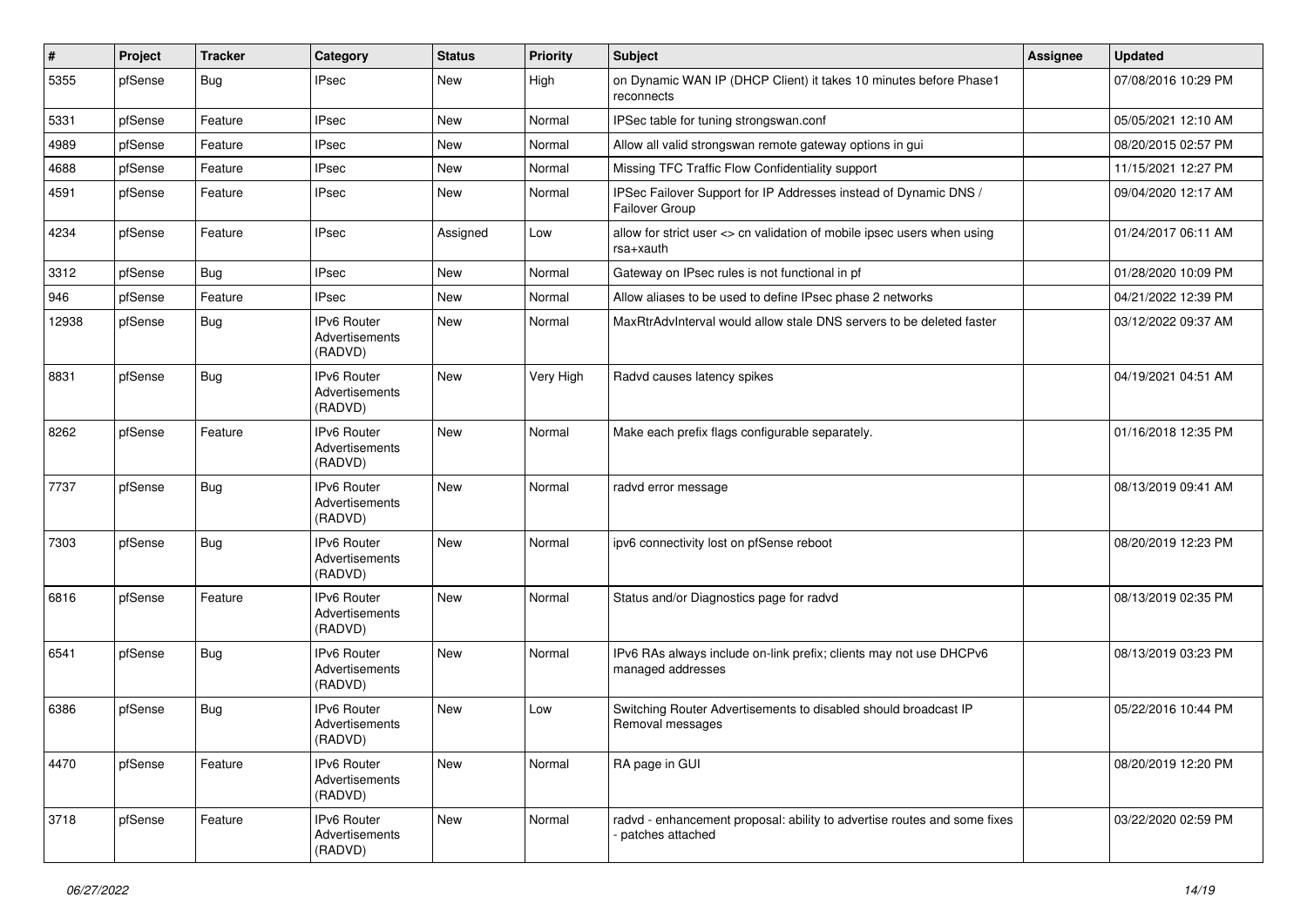| $\vert$ # | Project | <b>Tracker</b> | Category               | <b>Status</b>                 | <b>Priority</b> | Subject                                                                                           | Assignee | <b>Updated</b>      |
|-----------|---------|----------------|------------------------|-------------------------------|-----------------|---------------------------------------------------------------------------------------------------|----------|---------------------|
| 11761     | pfSense | Bug            | L <sub>2</sub> TP      | New                           | Normal          | L2TP/IPsec VPN : PPP LCP negotiation occurs before user<br>authentication                         |          | 03/31/2021 04:52 AM |
| 7563      | pfSense | Feature        | L <sub>2</sub> TP      | New                           | Normal          | I2tp Suggestion: consider allowing IP/Subnet for the user.                                        |          | 08/21/2019 10:52 AM |
| 6321      | pfSense | Bug            | L <sub>2</sub> TP      | New                           | Normal          | Problem with connecting I2tp over ipsec from android and windows                                  |          | 11/13/2020 11:01 AM |
| 1667      | pfSense | Bug            | L <sub>2</sub> TP      | New                           | Normal          | L2TP server does not respond properly from a CARP VIP                                             |          | 12/11/2021 07:43 PM |
| 9453      | pfSense | Bug            | <b>LAGG Interfaces</b> | New                           | Normal          | VLAN Interfaces on LAGG get orphaned at boot                                                      |          | 08/21/2019 11:16 AM |
| 9183      | pfSense | Bug            | LAGG Interfaces        | New                           | Very Low        | OpenVPN Lagg Interface not working after restart or new start                                     |          | 08/21/2019 11:17 AM |
| 8335      | pfSense | Bug            | <b>LAGG Interfaces</b> | New                           | Normal          | System hang with LACP downlink to UniFi switch                                                    |          | 08/21/2019 11:18 AM |
| 4499      | pfSense | Feature        | LAGG Interfaces        | <b>New</b>                    | Normal          | pfSense LAGG interfaces; unable to set speed and duplex for member<br>interfaces.                 |          | 08/21/2019 11:16 AM |
| 2504      | pfSense | Feature        | <b>LAGG Interfaces</b> | New                           | Normal          | lagg enhancements                                                                                 |          | 01/08/2021 12:17 PM |
| 336       | pfSense | Feature        | LAGG Interfaces        | New                           | Normal          | Option to create lagg under assign interfaces                                                     |          | 08/21/2019 11:16 AM |
| 12747     | pfSense | Bug            | Logging                | New                           | Normal          | System log is filled by sshquard                                                                  |          | 05/03/2022 03:08 AM |
| 12625     | pfSense | Feature        | Logging                | New                           | Normal          | Granular logging options for default firewall rules.                                              |          | 12/21/2021 06:39 PM |
| 12464     | pfSense | Bug            | Logging                | <b>Pull Request</b><br>Review | Normal          | Syslog Auth messages are sent as Emergency Level                                                  |          | 05/17/2022 02:20 PM |
| 12056     | pfSense | Bug            | Logging                | New                           | Normal          | Filterlog says "Unknown Option %u"                                                                |          | 06/18/2021 05:51 AM |
| 12013     | pfSense | Bug            | Logging                | <b>New</b>                    | Low             | Reading log data is inefficient in certain cases                                                  |          | 06/08/2021 07:35 AM |
| 11666     | pfSense | Bug            | Logging                | New                           | Normal          | GUI Firewall log search not parsing filter.log beyond hard coded limit                            |          | 03/12/2021 11:38 AM |
| 11324     | pfSense | Feature        | Logging                | New                           | Normal          | Separate syslog "Remote log servers" Parameters                                                   |          | 01/27/2021 10:47 AM |
| 10581     | pfSense | Feature        | Logging                | New                           | Normal          | Provide ability to disable nginx access logging to remote syslog server                           |          | 05/21/2020 08:36 PM |
| 9140      | pfSense | Bug            | Logging                | New                           | Very Low        | Unexpected rule can be displayed when looking up filter log entry with<br>multiple matching rules |          | 08/19/2019 02:56 PM |
| 9060      | pfSense | Feature        | Logging                | <b>New</b>                    | Normal          | add rule name filtering field for firewall log viewer                                             |          | 08/14/2019 12:38 PM |
| 9038      | pfSense | Feature        | Logging                | <b>New</b>                    | Normal          | Live view of any log file                                                                         |          | 08/19/2019 02:55 PM |
| 8372      | pfSense | Feature        | Logging                | New                           | Normal          | add gui setting to adjust refresh rate for dynamic firewall logs                                  |          | 08/14/2019 10:31 AM |
| 7800      | pfSense | Feature        | Logging                | New                           | Normal          | Add option for state logging                                                                      |          | 08/13/2019 03:51 PM |
| 7476      | pfSense | Bug            | Logging                | New                           | Normal          | Dirty buffer used to build log messages?                                                          |          | 04/17/2017 09:51 PM |
| 7365      | pfSense | Feature        | Logging                | <b>New</b>                    | Low             | Pass firewall/filter rule set through logging for centralized loggers to key<br>on                |          | 03/07/2017 10:44 AM |
| 1940      | pfSense | Todo           | Logging                | <b>New</b>                    | Normal          | Integrate rSyslogd                                                                                |          | 07/06/2018 02:11 PM |
| 7964      | pfSense | <b>Bug</b>     | Multi-WAN              | New                           | Normal          | Restart openvpn on gateway switching                                                              |          | 08/19/2019 12:35 PM |
| 7030      | pfSense | Feature        | Multi-WAN              | New                           | Very Low        | New Feature Load Balance Per Amount Of GB                                                         |          | 08/13/2019 02:56 PM |
| 3115      | pfSense | Feature        | Multi-WAN              | New                           | Normal          | Traffic shaping for multi WAN                                                                     |          | 12/07/2015 02:20 PM |
| 1388      | pfSense | Feature        | Multi-WAN              | New                           | Normal          | 3G outbound failover connection with auto dial-up and hang-up                                     |          | 08/21/2019 11:27 AM |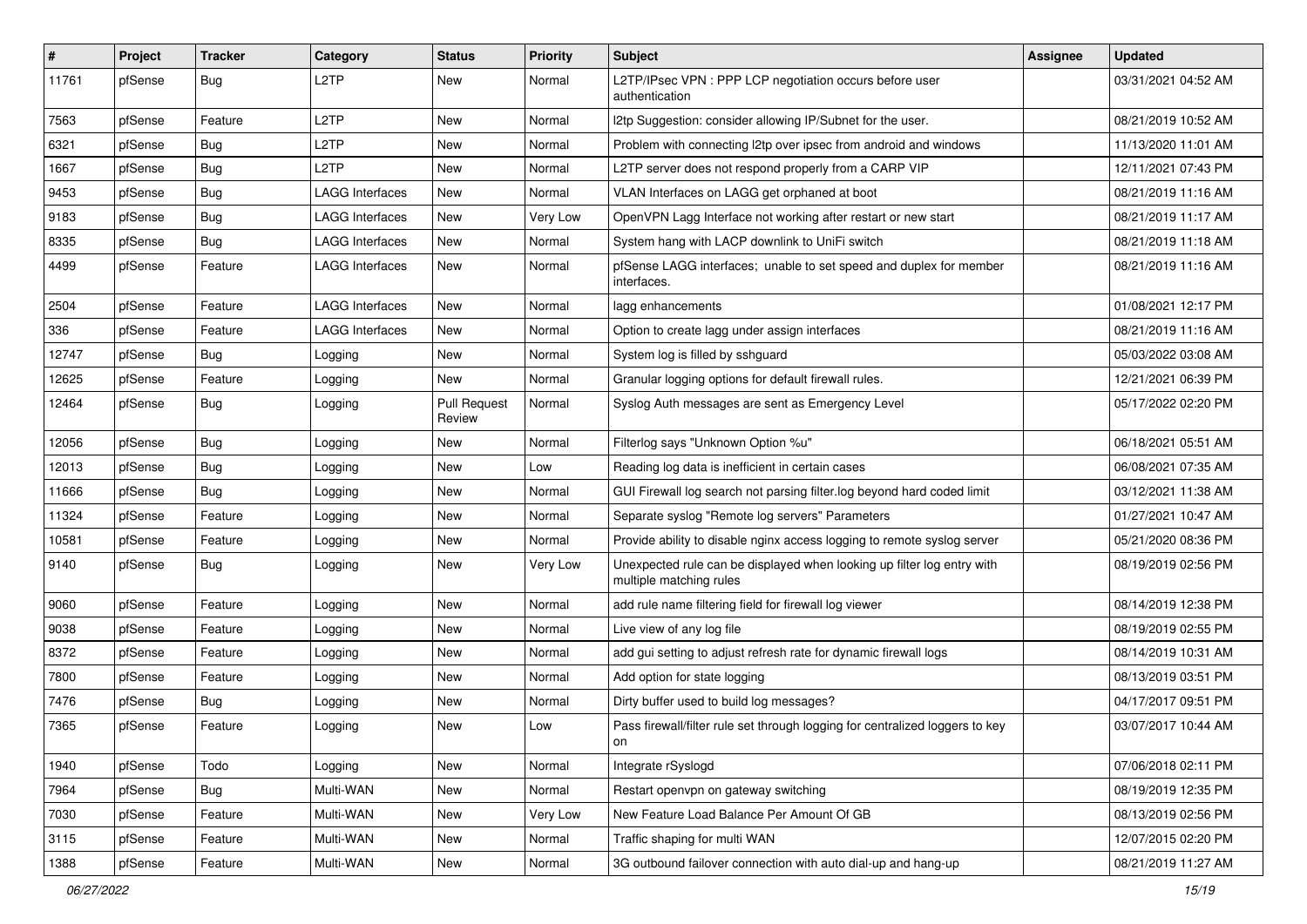| $\vert$ # | Project | <b>Tracker</b> | Category              | <b>Status</b> | <b>Priority</b> | <b>Subject</b>                                                                                                  | <b>Assignee</b> | <b>Updated</b>      |
|-----------|---------|----------------|-----------------------|---------------|-----------------|-----------------------------------------------------------------------------------------------------------------|-----------------|---------------------|
| 855       | pfSense | Feature        | Multi-WAN             | New           | Normal          | Ability to selectively kill states on gateways recovery                                                         |                 | 03/11/2022 08:30 AM |
| 290       | pfSense | Feature        | Multi-WAN             | <b>New</b>    | Low             | Add Multi-WAN awareness to UPnP                                                                                 |                 | 01/06/2016 05:24 PM |
| 228       | pfSense | Feature        | Multi-WAN             | New           | Normal          | Multi-WAN support with same gateway on multiple WANs                                                            |                 | 04/11/2015 01:10 AM |
| 12853     | pfSense | Bug            | <b>NAT Reflection</b> | Feedback      | High            | Network Address Translation - Pure NAT pfsense freeze after reboot                                              |                 | 02/22/2022 08:40 AM |
| 9179      | pfSense | Bug            | <b>NAT Reflection</b> | New           | Normal          | NAT reflection fix implemented for #8604 is causing WebUI and XMLRPC<br>to fail on slave                        |                 | 03/27/2020 08:01 PM |
| 8233      | pfSense | Bug            | <b>NAT Reflection</b> | New           | Very Low        | NAT reflection back to originating host broken when using FQDN-based<br>IP aliases                              |                 | 08/21/2019 10:53 AM |
| 8004      | pfSense | Bug            | <b>NAT Reflection</b> | <b>New</b>    | Normal          | Error notice for a deleted NAT that had a RULE or an existing NAT which<br>is claimed to have no NAT port       |                 | 10/24/2017 06:39 PM |
| 2042      | pfSense | Bug            | <b>NAT Reflection</b> | Confirmed     | Low             | NAT reflection doesn't apply to self-initiated traffic                                                          |                 | 01/21/2021 10:38 PM |
| 13224     | pfSense | Bug            | <b>Notifications</b>  | New           | Normal          | Email notification flood when UPS (NUT) and WAN send notifications                                              |                 | 05/27/2022 01:58 AM |
| 12903     | pfSense | Feature        | Notifications         | New           | Normal          | alternative authentication methods for email notifications?                                                     |                 | 03/07/2022 07:52 AM |
| 10718     | pfSense | Feature        | <b>Notifications</b>  | <b>New</b>    | Normal          | Email notifications - add new field to enter a from: name                                                       |                 | 07/01/2020 09:08 AM |
| 10467     | pfSense | Feature        | Notifications         | New           | <b>Very Low</b> | Email alert functionality for system health                                                                     |                 | 05/21/2020 06:02 AM |
| 10325     | pfSense | Bug            | <b>Notifications</b>  | <b>New</b>    | Normal          | System/Advanced/Notifications/E-Mail - SMTP Notification E-Mail auth<br>password Unexpected Bahaviour           |                 | 10/30/2020 08:17 AM |
| 9336      | pfSense | Feature        | Notifications         | <b>New</b>    | <b>Very Low</b> | Make Dynamic DNS update notification e-mail optional                                                            |                 | 02/18/2019 11:49 AM |
| 8313      | pfSense | Bug            | Notifications         | New           | Normal          | STARTTLS auto detection not working                                                                             |                 | 04/21/2022 12:39 PM |
| 4501      | pfSense | Feature        | <b>Notifications</b>  | New           | Normal          | Allow email report to send multiple destination                                                                 |                 | 02/06/2016 04:07 AM |
| 4374      | pfSense | Feature        | Notifications         | <b>New</b>    | Low             | Add timestamps to notification e-mails                                                                          |                 | 02/05/2015 12:43 AM |
| 4128      | pfSense | Feature        | <b>Notifications</b>  | New           | Normal          | Email notification webgui configuration                                                                         |                 | 11/18/2021 12:48 PM |
| 1506      | pfSense | Feature        | Notifications         | New           | Normal          | Notifications should spool                                                                                      |                 | 05/05/2011 12:58 PM |
| 10404     | pfSense | Feature        | <b>NTPD</b>           | New           | Normal          | Consider using chrony for NTP services                                                                          |                 | 11/23/2021 06:59 PM |
| 8149      | pfSense | Feature        | <b>NTPD</b>           | <b>New</b>    | Normal          | <b>NTPsec</b>                                                                                                   |                 | 10/11/2020 10:59 AM |
| 7287      | pfSense | Feature        | <b>NTPD</b>           | <b>New</b>    | Normal          | NTP add support for ACTS ref clock                                                                              |                 | 10/12/2020 07:45 AM |
| 7201      | pfSense | Feature        | <b>NTPD</b>           | New           | Normal          | NTP Support multiple GPS reference clocks                                                                       |                 | 04/27/2021 12:31 PM |
| 6604      | pfSense | Feature        | <b>NTPD</b>           | <b>New</b>    | Normal          | Allow NTP server list to be overridden by DHCP/PPP                                                              |                 | 08/13/2019 01:39 PM |
| 6554      | pfSense | Feature        | <b>NTPD</b>           | <b>New</b>    | Normal          | Reintroduce NTP mode7 for IEEE 1588 PTPd interop                                                                |                 | 08/13/2019 01:40 PM |
| 4604      | pfSense | <b>Bug</b>     | <b>NTPD</b>           | New           | Normal          | NTP time server entries may or may not work, depending upon interfaces<br>selected when configuring NTP service |                 | 12/11/2021 07:59 PM |
| 13293     | pfSense | Feature        | OpenVPN               | New           | Normal          | Option to set auth-gen-token in OpenVPN GUI                                                                     |                 | 06/21/2022 02:35 PM |
| 13267     | pfSense | <b>Bug</b>     | OpenVPN               | New           | Normal          | dpinger continues to run on OpenVPN gateway after OpenVPN service is<br>stopped.                                |                 | 06/12/2022 02:49 PM |
| 13091     | pfSense | Feature        | OpenVPN               | New           | Normal          | RFE: Ability to specify the order of OpenVPN Authentication servers                                             |                 | 04/22/2022 04:30 PM |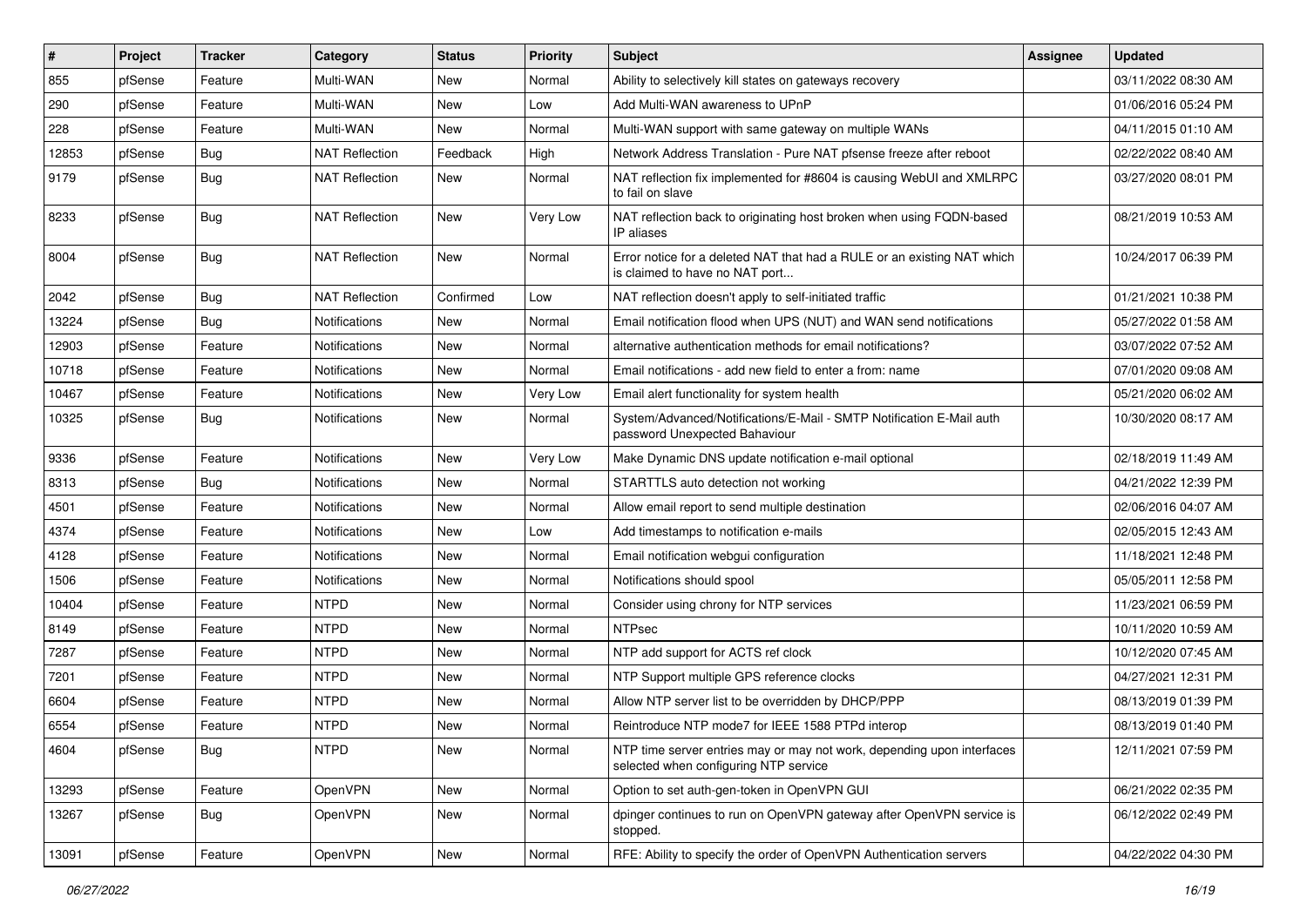| #     | Project | <b>Tracker</b> | Category       | <b>Status</b> | <b>Priority</b> | <b>Subject</b>                                                                                                         | <b>Assignee</b> | <b>Updated</b>      |
|-------|---------|----------------|----------------|---------------|-----------------|------------------------------------------------------------------------------------------------------------------------|-----------------|---------------------|
| 13087 | pfSense | Bug            | OpenVPN        | New           | Normal          | OpenVPN Server: hide WINS servers list when netbios option is<br>unchecked while WINS servers is checked               |                 | 04/22/2022 10:29 AM |
| 13009 | pfSense | Feature        | OpenVPN        | New           | Normal          | Add option for multiple remote addresses to OpenVPN Client                                                             |                 | 03/31/2022 12:42 PM |
| 12927 | pfSense | <b>Bug</b>     | OpenVPN        | <b>New</b>    | Normal          | OpenVPN with OCSP enabled allows connections with revoked<br>certificates                                              |                 | 03/24/2022 08:22 AM |
| 12874 | pfSense | Feature        | <b>OpenVPN</b> | <b>New</b>    | Normal          | OpenVPN RADIUS Framed-Pool                                                                                             |                 | 02/25/2022 02:24 PM |
| 12563 | pfSense | <b>Bug</b>     | OpenVPN        | New           | Normal          | OpenVPN server doesn't support Framed-IPv6-Address RADIUS attribute                                                    |                 | 12/03/2021 11:19 AM |
| 12552 | pfSense | Bug            | OpenVPN        | <b>New</b>    | Normal          | "Pull DNS" option within OpenVPN client does not cause pfSense to use<br>DNS servers assigned by remote OpenVPN server |                 | 12/08/2021 08:45 AM |
| 12522 | pfSense | Feature        | OpenVPN        | <b>New</b>    | Very Low        | More flexible Client-Specific Override options for controlling options<br>pushed to clients                            |                 | 04/11/2022 03:11 PM |
| 12509 | pfSense | Bug            | OpenVPN        | <b>New</b>    | Normal          | Deffered authentication does not work with auth-gen-token external-auth<br>or pusk "auth-token"                        |                 | 11/08/2021 04:01 AM |
| 12466 | pfSense | Feature        | OpenVPN        | New           | Very Low        | Option to Disable Renegotiation timer in OpenVPN Server                                                                |                 | 06/27/2022 07:22 AM |
| 12382 | pfSense | Regression     | OpenVPN        | New           | Normal          | Certificate Depth checking creates OpenVPN micro-outages every time a<br>user authenticates after 2.5.2 upgrade        |                 | 01/17/2022 04:17 AM |
| 12215 | pfSense | Regression     | <b>OpenVPN</b> | Feedback      | Normal          | OpenVPN does not resync when running on a gateway group                                                                |                 | 12/22/2021 05:49 AM |
| 12121 | pfSense | Feature        | OpenVPN        | New           | Normal          | Wider "local network(s)" fields in OpenVPN server configuration                                                        |                 | 07/19/2021 07:37 AM |
| 11925 | pfSense | Bug            | OpenVPN        | New           | Normal          | Calling-Station-Id always set to WAN IP                                                                                |                 | 05/14/2021 09:27 AM |
| 11778 | pfSense | Bug            | OpenVPN        | <b>New</b>    | Normal          | OpenVPN uses 100% CPU after experiencing packet loss                                                                   |                 | 02/28/2022 07:38 AM |
| 11715 | pfSense | Bug            | OpenVPN        | <b>New</b>    | Normal          | OpenVPN MTU                                                                                                            |                 | 03/22/2021 01:35 AM |
| 11625 | pfSense | Feature        | <b>OpenVPN</b> | New           | Normal          | Cisco-AVPair aliases support                                                                                           |                 | 03/05/2021 12:35 AM |
| 11541 | pfSense | <b>Bug</b>     | OpenVPN        | New           | Normal          | OpenVPN status does not work properly when set to TCP and<br>Concurrent Connections = 1                                |                 | 03/02/2021 02:27 PM |
| 11503 | pfSense | Bug            | OpenVPN        | New           | Normal          | Using multiple authentication backends on an OpenVPN server fails                                                      |                 | 02/23/2021 12:23 PM |
| 10651 | pfSense | Feature        | OpenVPN        | <b>New</b>    | Normal          | Remove/replace deprecated OpenVPN options                                                                              |                 | 06/10/2020 11:32 AM |
| 10311 | pfSense | <b>Bug</b>     | OpenVPN        | New           | Normal          | Too low net.link.ifgmaxlen causes packet drop under load when using<br>OpenVPN inside bridge interface under load      |                 | 08/10/2021 03:10 AM |
| 9838  | pfSense | Feature        | OpenVPN        | <b>New</b>    | Normal          | PKCS11 support                                                                                                         |                 | 10/20/2019 02:12 PM |
| 9156  | pfSense | Feature        | OpenVPN        | New           | Normal          | OpenVPN: Add tickbox for 'nopool' directive                                                                            |                 | 04/14/2020 01:45 PM |
| 8532  | pfSense | Feature        | OpenVPN        | New           | Low             | Ability to add metric to pushed routes                                                                                 |                 | 05/22/2018 07:45 AM |
| 8122  | pfSense | Bug            | OpenVPN        | New           | Normal          | openvpn client is unable to use OTP (temporary) passwords                                                              |                 | 04/16/2018 09:28 AM |
| 7881  | pfSense | Feature        | OpenVPN        | New           | Normal          | OpenVPN client - add support for multiple server entries                                                               |                 | 08/14/2019 09:32 AM |
| 7779  | pfSense | <b>Bug</b>     | OpenVPN        | New           | Normal          | Traffic crossing a site-to-site OpenVPN tunnel fails to fragment.                                                      |                 | 06/02/2021 08:26 AM |
| 7286  | pfSense | <b>Bug</b>     | OpenVPN        | Incomplete    | Normal          | OpenVPN client is unreliable when you have multiple tunnels                                                            |                 | 08/19/2019 03:28 PM |
| 7281  | pfSense | Feature        | OpenVPN        | New           | Normal          | OpenVPN: Add support for IPv6 dynamic prefix selection                                                                 |                 | 12/21/2017 08:56 PM |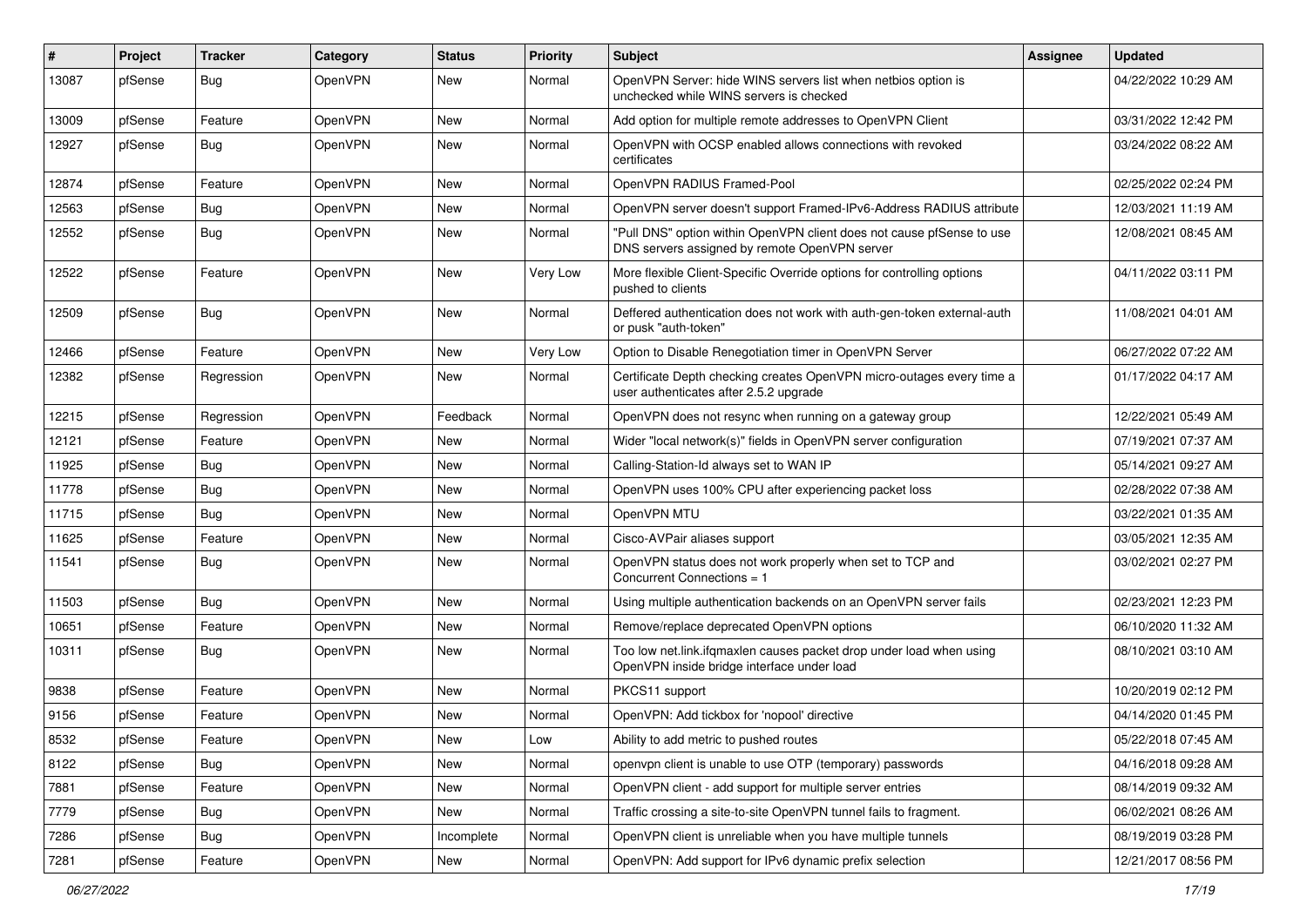| #     | Project | <b>Tracker</b> | Category                | <b>Status</b> | <b>Priority</b> | Subject                                                                                                      | <b>Assignee</b> | <b>Updated</b>      |
|-------|---------|----------------|-------------------------|---------------|-----------------|--------------------------------------------------------------------------------------------------------------|-----------------|---------------------|
| 7078  | pfSense | Feature        | OpenVPN                 | New           | Low             | Allow reordering of client specific overrides in OpenVPN                                                     |                 | 11/21/2019 02:48 PM |
| 5835  | pfSense | Feature        | OpenVPN                 | <b>New</b>    | Very Low        | Improve OpenVPN client gateway detection in edge cases where the<br>remote does not send gateway information |                 | 03/20/2016 12:29 AM |
| 5525  | pfSense | Feature        | OpenVPN                 | <b>New</b>    | Normal          | Add static routes for OpenVPN client remote peer addresses when using<br>non-default WANs                    |                 | 11/25/2015 08:44 AM |
| 4010  | pfSense | Feature        | OpenVPN                 | <b>New</b>    | Normal          | OpenVPN always loads engines available on openssl                                                            |                 | 07/08/2016 10:29 PM |
| 3652  | pfSense | Feature        | OpenVPN                 | <b>New</b>    | Normal          | OpenVPN - Dynamic IPv6 Tunnel Network                                                                        |                 | 03/20/2019 09:50 AM |
| 1434  | pfSense | Feature        | OpenVPN                 | New           | Normal          | Radius Accounting in OpenVPN                                                                                 |                 | 05/04/2013 03:06 PM |
| 753   | pfSense | Feature        | OpenVPN                 | New           | Normal          | Add OpenVPN foreign_option support                                                                           |                 | 09/02/2019 10:38 AM |
| 12521 | pfSense | Feature        | <b>Operating System</b> | New           | Very Low        | Add the BBR2, QUIC, RACK Congestion Control (CC) protocols                                                   |                 | 11/15/2021 07:40 AM |
| 12259 | pfSense | Bug            | <b>Operating System</b> | New           | Normal          | Intel em NICs Suffering Performance Degradation on FreeBSD12                                                 |                 | 02/25/2022 09:28 PM |
| 12066 | pfSense | Feature        | <b>Operating System</b> | New           | Very Low        | Include man and man pages for all core programs and packages                                                 |                 | 06/21/2021 07:44 AM |
| 11369 | pfSense | Feature        | <b>Operating System</b> | <b>New</b>    | Low             | add Enabling IPv6 Source Address Validation support                                                          |                 | 02/04/2021 10:03 AM |
| 11232 | pfSense | Bug            | <b>Operating System</b> | New           | Normal          | Fix pfSense_fsync                                                                                            |                 | 01/08/2021 08:53 AM |
| 10995 | pfSense | Feature        | <b>Operating System</b> | <b>New</b>    | Low             | Remove VMware MSI-X from the PCI blacklist.                                                                  |                 | 10/20/2020 11:40 AM |
| 10980 | pfSense | Bug            | <b>Operating System</b> | New           | Normal          | rc.local is executed at login by rc.initial, and not at boot time.                                           |                 | 10/19/2020 09:39 AM |
| 10671 | pfSense | <b>Bug</b>     | <b>Operating System</b> | New           | Normal          | pfsense 2.4.5_1 does not boot on Gen2 2012R2 HyperV VM                                                       |                 | 05/09/2021 06:39 AM |
| 10238 | pfSense | Feature        | <b>Operating System</b> | <b>New</b>    | Very Low        | Periodic Scrub of ZFS filesystem                                                                             |                 | 12/31/2020 03:02 PM |
| 9942  | pfSense | Feature        | <b>Operating System</b> | New           | Normal          | Give pfSense the possibility to change the keyboard Layout for console<br>users                              |                 | 01/22/2021 02:33 AM |
| 9876  | pfSense | Feature        | <b>Operating System</b> | New           | Normal          | PFsense on KVM: Web interface hint to disable "Hardware Checksum<br>Offloading'                              |                 | 07/03/2020 07:11 AM |
| 8207  | pfSense | <b>Bug</b>     | <b>Operating System</b> | <b>New</b>    | Normal          | 2.4 cannot boot as a Xen VM with more than 7 NICs                                                            |                 | 06/25/2022 05:42 PM |
| 7783  | pfSense | Feature        | <b>Operating System</b> | New           | Normal          | Support for hosting VMs on pfSense using bhyve                                                               |                 | 03/25/2022 11:53 AM |
| 7602  | pfSense | Feature        | <b>Operating System</b> | New           | Normal          | Auto-Create bootable USB for recovery                                                                        |                 | 08/13/2019 09:50 AM |
| 6580  | pfSense | Bug            | <b>Operating System</b> | Confirmed     | Normal          | Bridge with down member interface sends ICMP unreachables where it<br>shouldn't                              |                 | 07/05/2016 05:40 PM |
| 6412  | pfSense | Feature        | <b>Operating System</b> | <b>New</b>    | Normal          | Add includedir directive for /var/etc/xinet.d to xinetd configuration                                        |                 | 08/13/2019 01:23 PM |
| 6228  | pfSense | Feature        | <b>Operating System</b> | New           | Normal          | Please provide a means for IGMPv3 and MLDv2 support                                                          |                 | 05/20/2020 03:21 PM |
| 5619  | pfSense | Feature        | Operating System        | New           | Normal          | Curl with ARES support                                                                                       |                 | 08/13/2019 02:56 PM |
| 4345  | pfSense | <b>Bug</b>     | <b>Operating System</b> | Confirmed     | Normal          | Traffic Shaping doesn't work with Xen netfront driver                                                        |                 | 12/31/2021 05:30 PM |
| 3943  | pfSense | Feature        | <b>Operating System</b> | New           | Low             | pf - divert-reply not implemented (usefull for haproxy)                                                      |                 | 10/16/2014 06:42 PM |
| 2335  | pfSense | <b>Bug</b>     | <b>Operating System</b> | New           | Normal          | IGMPProxy and CARP Results in System Instability Upon Reboot                                                 |                 | 07/19/2014 10:25 PM |
| 2117  | pfSense | Feature        | <b>Operating System</b> | New           | Normal          | 6RD support for ISPs like Swisscom                                                                           |                 | 08/22/2014 10:40 AM |
| 790   | pfSense | Feature        | <b>Operating System</b> | New           | Normal          | Advanced options for dnsclient (resolv.conf)                                                                 |                 | 04/21/2022 12:39 PM |